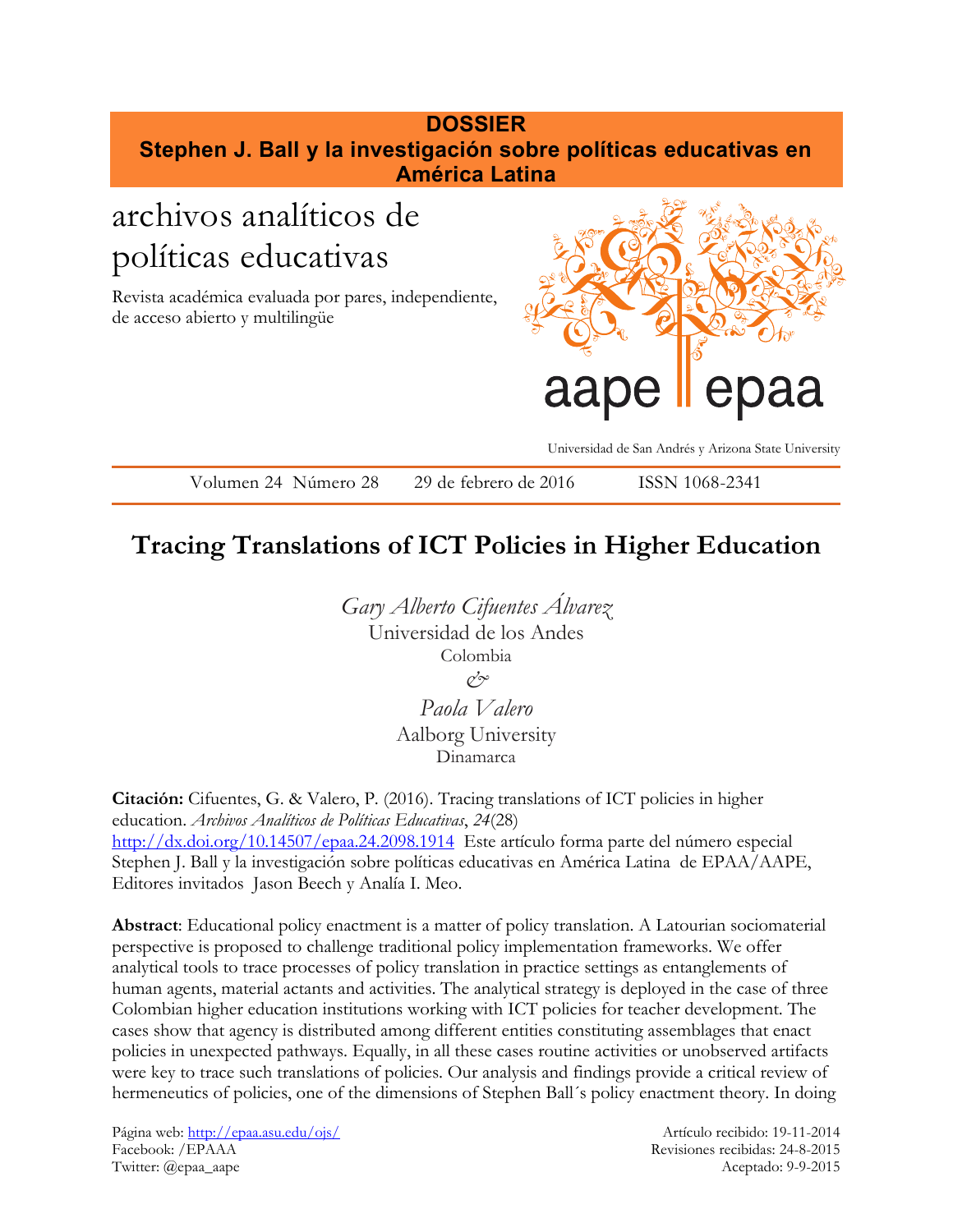so, a more nuanced understanding of policy enactment is achieved, contributing both theoretically and methodologically in the analysis of education policies in Latin America. **Key words:** policy translation; policy enactment; ICT policies; sociomateriality; higher education.

#### **Rastreando las traducciones de las políticas de TIC en la educación superior**

**Resumen**: La puesta en práctica de las políticas educativas es un asunto de traducción de la política. Una perspectiva sociomaterial de corte Latouriano se propone en este escrito para desafiar marcos de análisis tradicionales sobre implementación de la política educativa. Ofrecemos herramientas analíticas para trazar procesos de traducción de la política en escenarios de práctica entendidos como ensamblajes de agentes humanos, actantes materiales y actividades. La estrategia analítica se lleva a cabo en el caso de tres instituciones de educación colombianas que trabajan con políticas TIC para el desarrollo docente. Los casos analizados evidencian que la agencia se distribuye entre diferentes entidades que constituyen ensambles, los cuales ponen en práctica dichas políticas de formas inesperadas. De igual forma, en todos estos casos las actividades rutinarias o artefactos inobservados fueron claves para trazar la traducción de la política. Nuestros análisis y hallazgos proveen una lectura crítica de la hermenéutica de la política, una de las dimensiones desarrolladas por Stephen Ball en su teoría sobre la puesta en práctica de la política educativa. Gracias a lo anterior, se logra igualmente un entendimiento más detallado sobre este marco analítico, contribuyendo tanto teórica como metodológicamente en el análisis de las políticas educativas en Latinoamérica. Palabras clave: traducción de la política; puesta en práctica de la política; políticas TIC; sociomaterialidad; educación superior

#### **Acompanhando as traduções de políticas de TIC no ensino superior**

**Resumo**: A implementação das políticas educacionais é uma questão de tradução da política. Uma perspectiva sócio-material de registro Latouriano é proposta neste trabalho, para desafiar marcos teóricos de análises tradicionais sobre a implementação da política. Oferecemos ferramentas analíticas para mapear processos de tradução da política em cenários de prática, entendidos como um conjunto de de agentes humanos, atuantes materiais e atividades. A estratégia analítica é posta em ação em três casos de instituições colombianas de educação, que trabalham com políticas de TIC para o desenvolvimento docente. Os casos evidenciam que a agência é distribuída entre diferentes entidades que constituem conjuntos que põem em prática essas políticas de formas inesperadas. Do mesmo modo, em todos os casos, as atividades de rotina ou artefatos não observados foram fundamentais para mapear a tradução da política. Nossas análises e resultados fornecem uma leitura crítica da hermenêutica da política, uma das dimensões da teoria da implementação da política de Stephen Ball. Graças ao anterior, se obtém um entendimento mais detalhado da implementação da política, contribuindo tanto teórica e metodologicamente na análise das políticas educacionais na América Latina.

**Palavras-chave:** tradução da política; a implementação da política; políticas de TIC; sociomaterialidad; educação superior

#### **Tracing Translations of ICT Policies in Higher Education**

#### **Moving beyond Implementation**

When referring to the analysis of education policies Ball states that policies pose problems that must be solved in the context of their subjects (Ball, 2000). We would like to take this idea further to show that policies are not simply implemented but rather unfold creative and challenging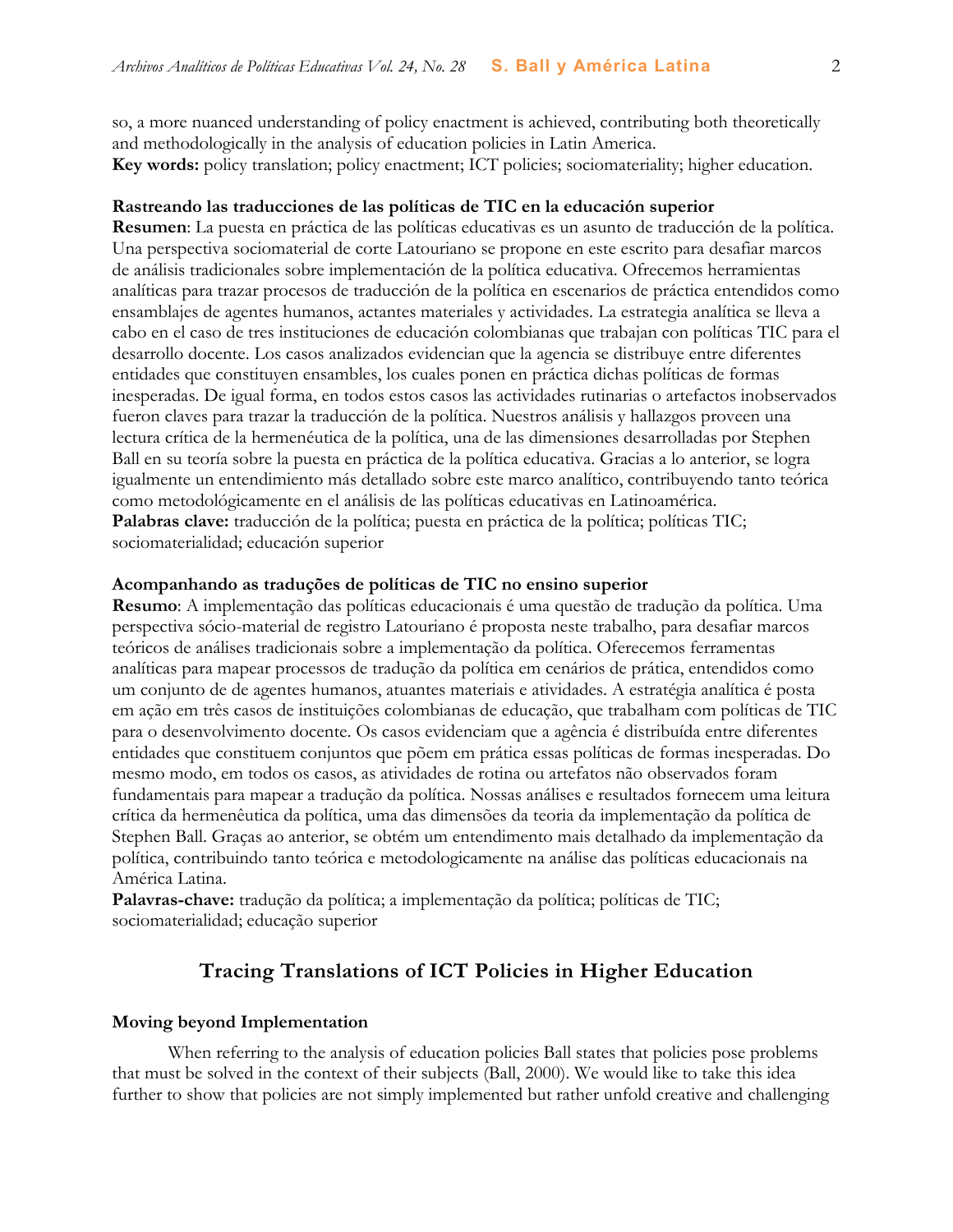processes when appropriated in local settings. Concretely, this paper aims to problematize the idea of policy translation by exploring it in entanglements of practice, since we consider that a more robust concept of policy translation can potentially provide a better account of policy enactment processes. In that regard, another focus will be the particular practice of leaders and their teams dealing with information and communications technology (ICT) policies, something that in the context of higher education institutions has been recently called ICT leadership (Cifuentes & Vanderlinde, 2015).

In the literature of education policy the critique of the idea of implementation as a linear and cause-effect process that can be isolated so that it is possible to account for its impact is not recent (Ball, 2006; Grantham, 2001; Honig, 2006; Matland, 1995). The traditional top-down approach of policy implementation as a linear process of producing official documents from the state to be implemented by a wide range of practitioners belongs to a linguistic idealism "implicit in the work of analysts who seek to clarify the meaning of policy documents [taking] language to be a transparent vehicle for the expression of experience" (Olssen, Codd, & O'Neil, 2004, p. 63). This trend is also aligned with a concern for ensuring that policy receivers interpret policy messages appropriately as a way of securing that the initial meaning of policies be clearly transmitted to avoid misunderstandings in local settings. Thus, the idea of transparency of language leads to the assumption of transportation of meaning from a specific source to another who will receive it and decode or unpack its "real meaning". The success of the implementation is then conceived as a result of the clarity of the transmission of meaning.

Furthermore top-down approaches assume that policies solve problems by legislation or other local or national prescriptions that should be inserted into practice. However, from this perspective a wide range of policy activity is overlooked. As Ozga (2000) states, policy-making involves negotiation, contestation or struggle at all levels between different groups who may be outside of the official policy-making apparatus (Ozga, 2000). Recently Ball, Maguire and Braun (2012) have argued against the policy implementation approach, highlighting the work of Spillane (2004), Supovitz and Weinbaum (2008) (cit. Ball et al., 2012) who criticize the linear and limited analysis of such approaches. Despite their critical stance, Ball et al. warn that these authors still adhere to a conception of policies as single, unitarian and center/top delivering within institutions.

Finally, traditional implementation studies regard institutions as homogeneous and decontextualized organizations. In the case of education policy these approaches overlook the different cultures, histories, traditions and communities of practices coexisting, focusing only on single policies in isolation: "individual policies and policy makers do not normally take account of the complexity of institutional policy enactment environments". (Ball et al., 2012, p. 9) Therefore, there is a need to understand how educational institutions manage, negotiate and even conflict with new policies. This is an analytical call to move beyond "deliverology" (Ball et al., 2012).

In brief, even if the concept of policy implementation has been useful so far, it has also proven to be limited when problematizing policy enactment. We consider it necessary to problematize the practice of translation of education policies in order to challenge traditional conceptions of policy-making or agency. In the following, we take Ball et al.´s challenge and broaden his notion of policy enactment and translation by bringing in analytical tools of a Latourian sociomaterial perspective. Before we deploy our analytical tools on the three cases studies of Colombian higher education institutions working with ICT policies for teacher development, it is necessary to describe the analytical framework.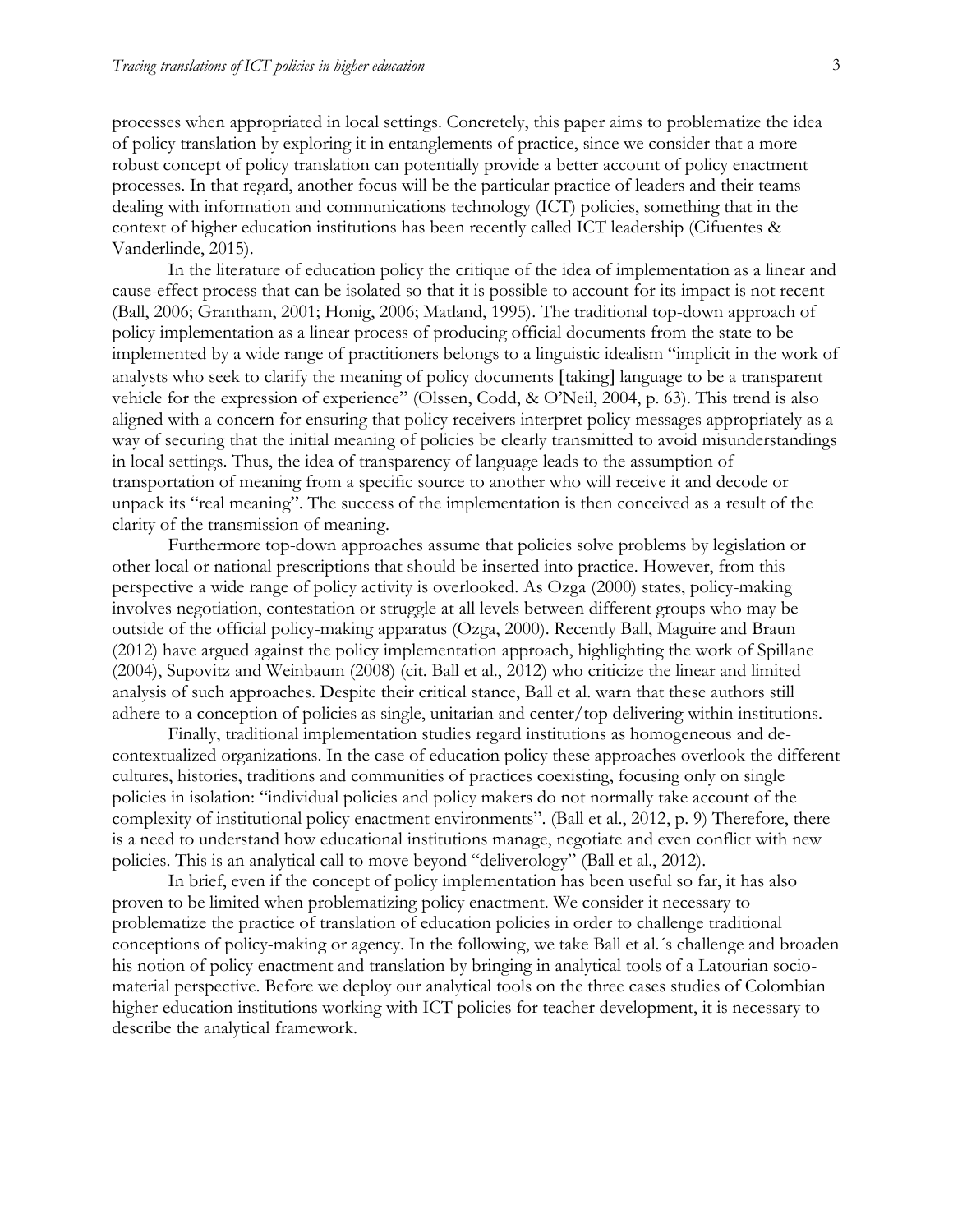#### **Education Policies from a Sociomaterial Viewpoint**

Recently, educational research has witnessed a revival and increasing concern with materiality, which is not new in education. Indeed Dewey´s philosophy (Cochran, 2010) or Vygotsky´s historical materialistic psychology (Harry, Cole, & Wertsch, 2007) represent major examples of theories examining how the material world is constitutive of experience, thinking and therefore learning. However, in this tradition, the material is often taken to be artifacts, which are conceived of as mere tools that intentional human subjects are capable of using. Thus, human agency still remains in the focus and the material world becomes a means to enhance and reify such agency.

Recently, a sociomaterial framework has emerged problematizing the separation between the material world and humans (Law, 2004; Suchman, 2007). Indeed, this framework claims that educational practices are affected by materials (Sorensen & Schraube, 2013). Thus, instead of assuming such division, a relational ontology is asserted (Knorr Cetina, 1997; Latour, 2005a). Materiality is not just means or tools to be used by humans to accomplish tasks, but it is constitutive of both activities and identities of humans (Orlikowski, 2007). In other words, the material world is granted agency in entanglements where the intra-actions between human and the material become inseparable (Barad, 2009).

The implications of this perspective for educational research are severe and direct (Fenwick, Edwards, & Sawchuk, 2011). For instance, in education policy studies there is a major concern with understanding how technology *affects* learning or policies *impact* the performance of students. In this regard, some "things" —technology or policies—are assumed to influence "somebody"—student´s learning or performance. Thus, the "things" and the "people" are conceived as separate units, though related. However, from a sociomaterial perspective this assumption of two separate realms —"things" and "people" — as ontologically different is challenged. Indeed, some of the most common notions like impact, interaction or influence from one to another are equally confronted (Orlikowski & Iacono, 2001; Slife, 2005). As Latour states, "there exists no relation whatsoever between the material and the social world because it is the division that is first of all a complete artifact" (Latour, 2005b, p. 75).

Therefore, sociomateriality becomes a useful approach to comprehend the mundane enactment of educational principles, questioning the taken-for-granted categories emerging from these principles. For instance, it allows us to ask how some categories came to be materialized (standards, policies, competences, etc.), and what patterns of materiality support their continued enactment (Fenwick et al., 2011).

#### **Translation of Artifacts**

Among the different approaches in education research drawing on a sociomaterial perspective, one of the most devoted to education policy analysis has been Bruno Latour's actornetwork-theory, ANT (Fenwick & Edwards, 2010; Fenwick et al., 2011; Koyama & Varenne, 2012). A key idea in ANT is that action is distributed among many sets of agents (Latour, 1987, 1999, 2005b). If the actor is not the source of an action and the latter is not limited to what humans intentionally do, the continuity of any given course of action will imply human and non-human connections, generating unexpected transformations but equally traceable associations.

In policy analysis the concept of *translation* has been a meaningful way to confront implications for the analysis of policy enactment. From this sociology of translations, objects are also participants in the course of any action, which does not mean a technical determinism. In any process of translation there will be mediators instead of intermediaries (Latour, 2005a). If the latter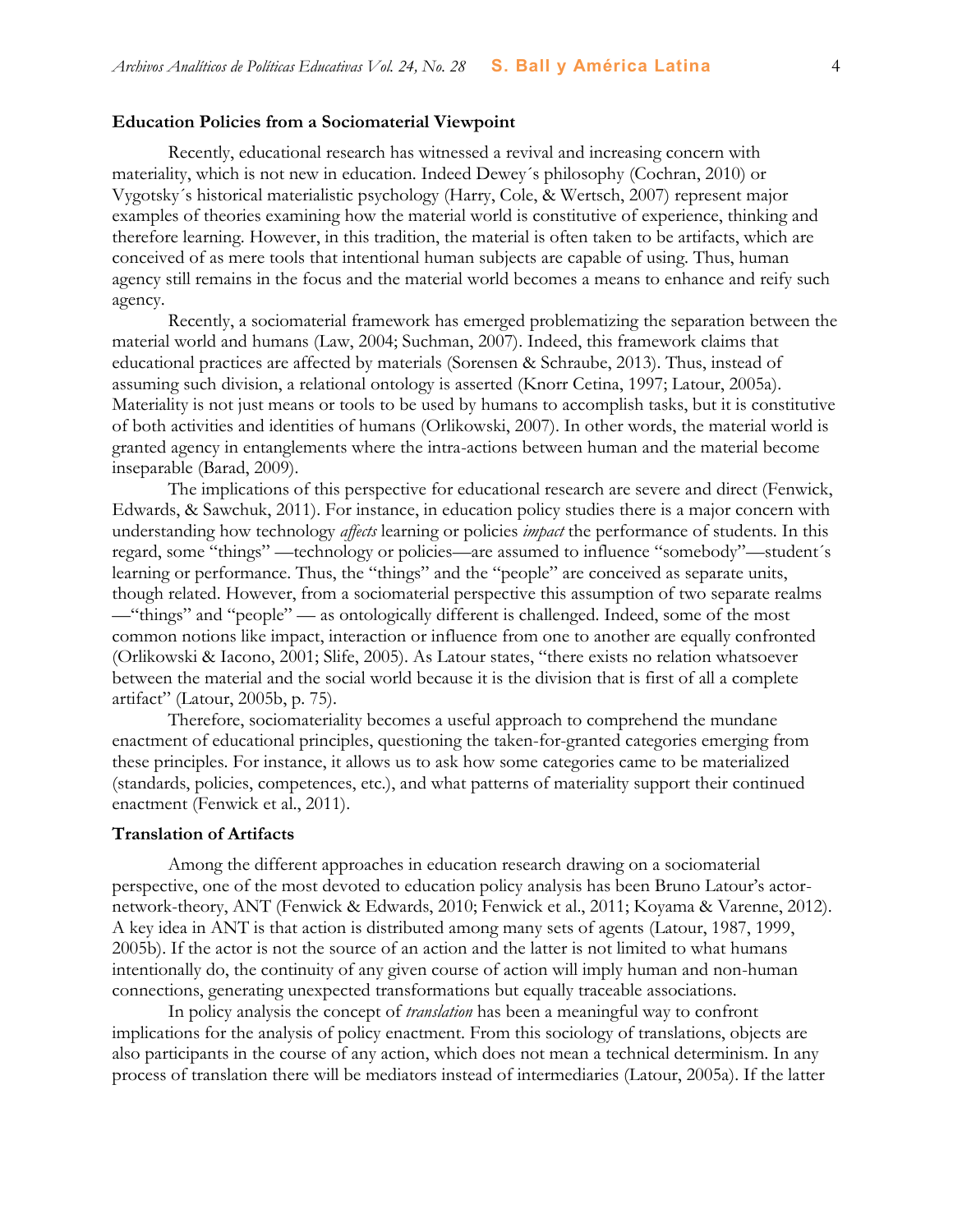implies the transport of meaning without transformation the former implies a non-predictive output of multiple transformations.

As we stated above, one of the contributions of ANT as a sociomaterial approach is to denaturalize entities that are taken for granted. An education policy for instance, represents an assemblage of many different things, connected and mobilized together. This chain of things tends to become stable; however, as durable networks (Fenwick et al., 2011) they are also precarious and can be unmade. Within an education policy, a set of guidelines or competences could appear as an immutable black-box. It is by tracing the negotiations and translations of these *durable networks* that ANT unfolds these policy objects.

Certainly, researchers have been using the idea of translation in educational policy analysis (Koyama & Varenne, 2012; Singh & Harris, 2013). Some of them try to understand distributed leadership in the process of policy formulation (Spillane et al., 2004 b). Some others highlight that policy translation in education implies an effort in mobilizing practices (Cowen, 2009). Yet some others understand that policy enactment should be analyzed as a network of artifacts (Halverson, 2003), where polices are artifacts that belong to a system of practice. Building on a sociomaterial stance, translations are distributed actions beyond a single human intentionality. Hence, translations can be understood as a sociomaterial practice in which human and non-human entities participate with the same status. Translations are actualized in concrete entanglements of humans doing things with others (including artifacts) in local but interconnected instantiations where actions of policy make sense. Thus, policies as artifacts are more than tools to be used by humans who intentionally steer the policy-making. This role-playing of objects as mediators has direct consequences for education policy analysis; it highlights the relevance of translation for the analysis of policy enactment. We consider that policy enactment theory from Ball, Maguire and Braun (2012) maintains some commonalities and differences with a sociomaterial perspective relevant at some extent for our analysis.

Ball et al. (2012) define their work as a grounded theory of policy enactment in order to understand how policies become alive as a dynamic and non-linear aspect of the policy process. Enactment is then an "interaction and interconnection of actors, texts, talk, technology and objects (artifacts) which constitutes ongoing responses to policy, sometimes durable, sometimes fragile, within networks and chains" (Ball et al., 2012, p. 3). Considering policy ensembles (or clusters of policies) as interrelated and mutually reinforced, Ball et al. challenge impact evaluation assumptions about the study of a single policy; since the analysis of its effects implies interwoven relations "some collide or overlap, producing contradictions or incoherence or confusion" (p. 7). From a sociomaterial stance this notion of enactment would also refer to an entanglement of human and non-human entities that constitute durable networks.

Equally relevant is the distinction between interpretation and translation when referring to the hermeneutics of policies (Ball et al., 2012). Interpretation refers to an initial reading or sense making of policies (What does it mean to us? What do we have to do?), whereas translation of policies has to do with an iterative process of making institutional text and putting those texts into practice. Therefore, translation as a practice beyond the sole endeavor of interpretation is vital for understanding policy enactment. Indeed, as we will show later the empirical study we carried out focused on the analysis of practices of translation.

According to Ball et al., policies produce particular subject positions. Their typology offers a wide range of "policy actors" working with artifacts in various ways and trying to find meaning even in contradictory situations of intertwined policies (Ball et al., 2012). A brief description of some of these positions includes narrators —those explaining policy to colleagues joining disparate policies into a coherent institutional narrative; enthusiasts and translators —embodying policy in their practice: the former as policy models or examples to others, the latter in charge of the production of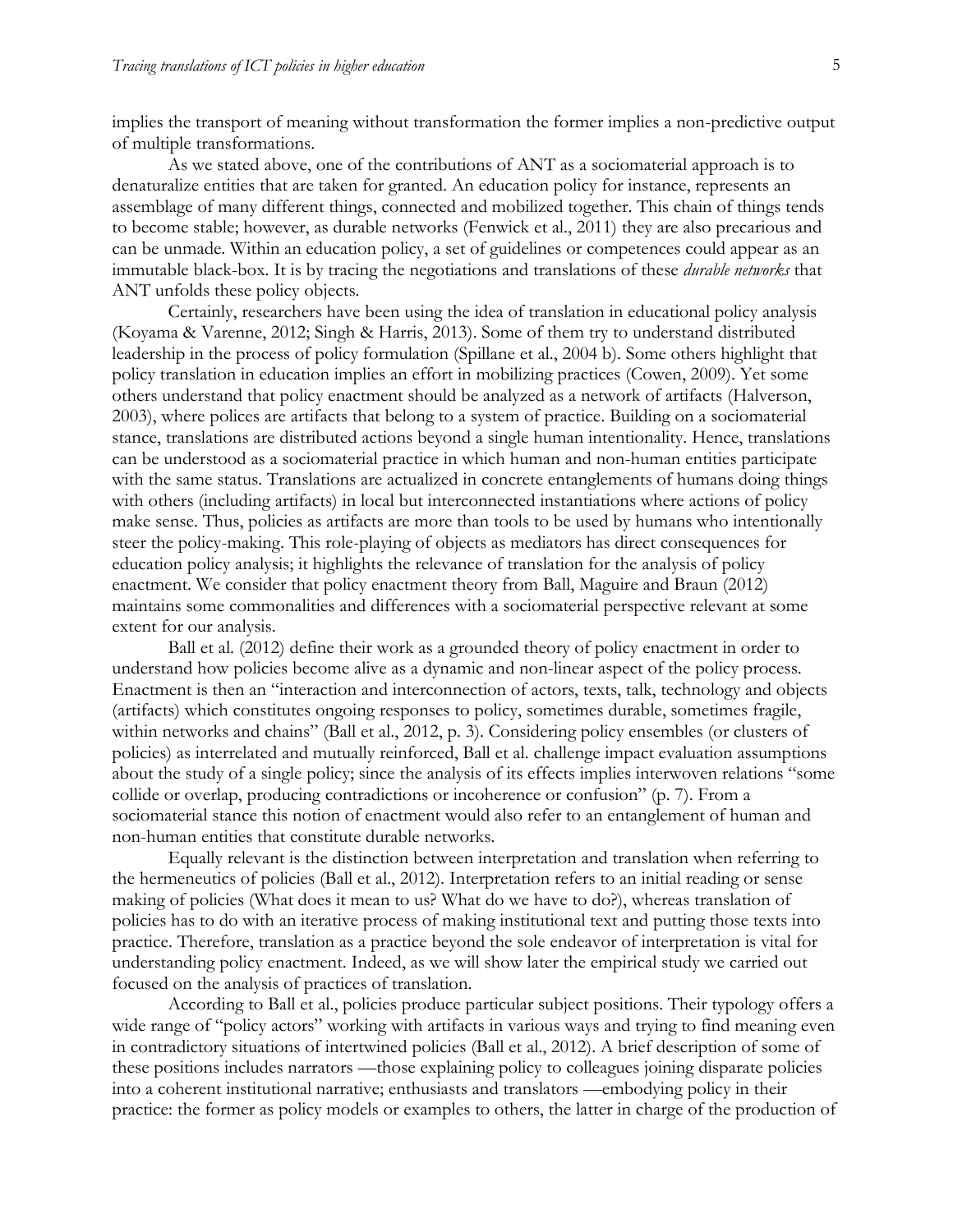text, artifacts and events; critics as "a source of potential challenge to and critique of new policy" (p 62); and receivers —those who are coping with, defending and in relation to dependency—"They are looking for guidance and direction rather than attempting any creativity. Or rather, their creativity is strongly framed or articulated by the possibilities of policy" (p. 63).

Despite the relevance of Ball et al.'s theory to account for this typology of policy actors within a hermeneutics of policy, we consider there are some issues that to some extent move us away from this perspective. Mainly, the threefold division into a hermeneutic, a materiality and a discursivity of policies is rather problematic since it would endorse the gap between the human and non-human tradition already criticized. Put differently, such separation between materiality and discursivity of policies, or the former and the hermeneutics cannot be held from a sociomaterial account. Indeed, one of the objections of Latour (1999) concerns the separation between the materiality and the meaning of things, forcing a rupture between an object and its sign as if they belonged to two different realms (Barad, 2009; Fenwick et al., 2011). Drawing on the same Foucauldian stance, an ANT approach focuses not on what texts and objects mean, but on what they do (curiously the "discursivity" of policies in Ball et al. is entirely inspired by Michel Foucault).

Despite these issues in Ball et al.'s theory, we still consider this approach of high relevance. Concretely, translation, interpretation and policy ensembles became useful concepts to understand policy enactment, challenging implementation assumptions when understanding agency or policymaking, as it will be shown now.

#### **ICT Policies for Teacher Training: Tracing Translations in Higher Education**

During the last three decades, several programs and projects to integrate ICT into formal education have been carried out all around the world. Therefore, ICT policies in education are now in the forefront and become a key issue in the policy agenda of many countries (Kozma, 2008, 2011; Sunkel, 2006). Consistently, in Latin America recent governments have developed ICT policies to enhance teaching and learning processes through the formulation of ICT policy plans (Hinostrosa & Labbé, 2011; Sunkel, 2006). Assuming that educational change will emerge from such integration, higher education institutions have increased the use of ICT, promoted at government, municipal and district levels. Furthermore, within the institutionalization of ICT policies have emerged ICT units leading such processes (Hinostrosa & Labbé, 2011).

Colombia is one of the Latin American countries where technology has been increasingly integrated into and formalized in higher education policies (Osorio, Cifuentes, & Rey, 2011). Since 2007, the Colombian Ministry of Education has produced a set of education policies targeting ICT in higher education (NME, 2007; 2008a; 2008b; 2011). All in all, four emphases characterize ICT policies in Colombia (UNICEF, 2014):

- a) Providing informatics and communicational infrastructure
- b) Fostering development of human talent
- c) Enhancing teaching practices through ICT innovation
- d) Providing management and production of digital educational resources

As part of a broader study, we chose to carry out a multiple case study on seven different higher education institutions during the period of 2013-2014. In particular three institutions that were active in the appropriation of the public policy on ICT for education were selected for the analysis in this paper. These institutions had prioritized different ICT policies for enhancing teaching and learning. The practice of their ICT units was also distinct. Furthermore, ICT policies were relevant because they had resonance for the practice of ICT units within these institutions. As we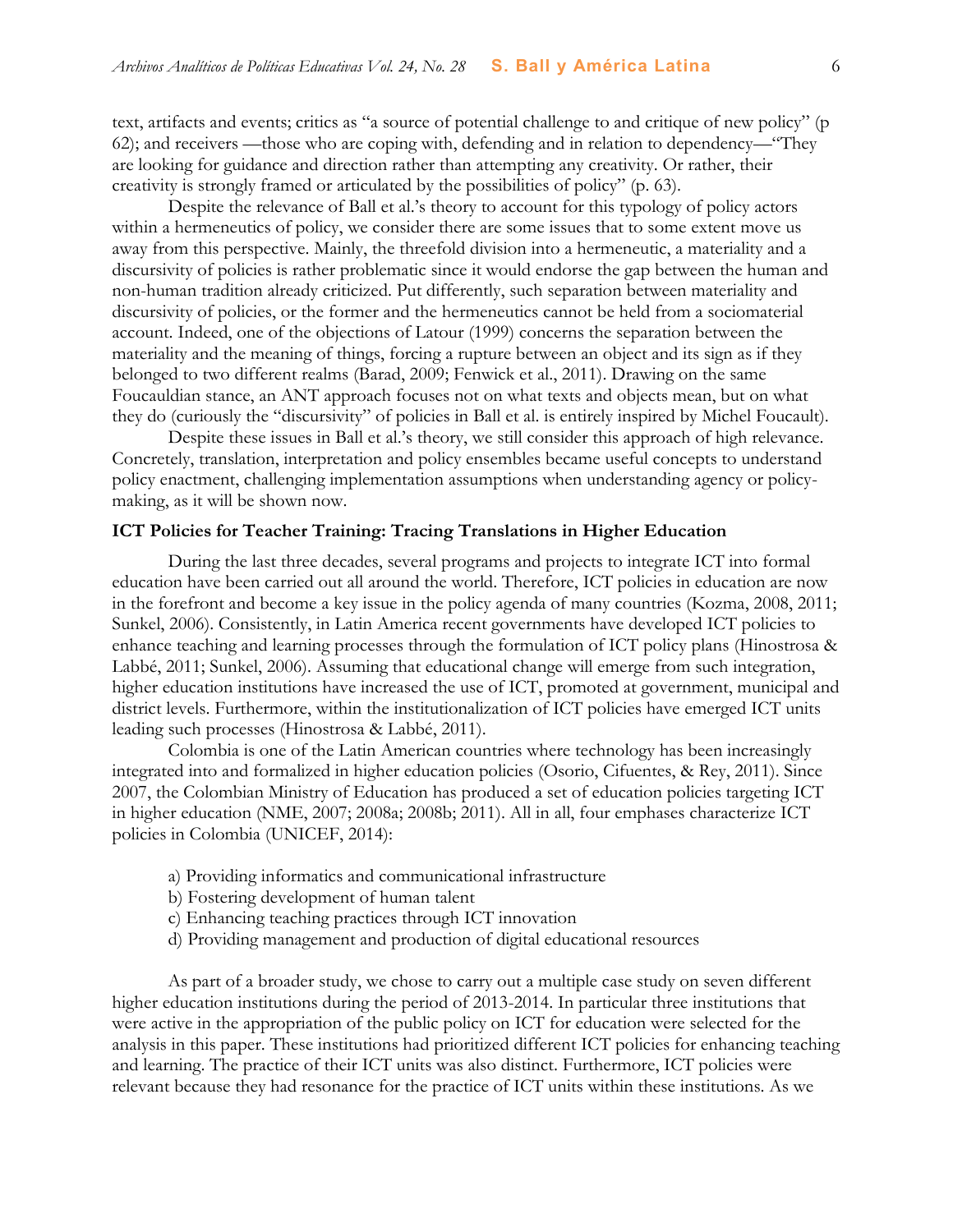have stated above our goal was not to assess the "impact" of a specific policy. Rather, we explored the enactment of ICT policies in each institution by focusing on practices of translation.

According to an ANT perspective, tracing associations should be encountered even in routine and mundane settings. As the description of each case will show, we do not only pay attention to official documents or milestone events within the institution. Instead, we decided to focus on the units in charge of leading ICT policies. Indeed, these units have been underexplored when analyzing ICT integration, even more so in higher education.

Actually in our first approach to the institutions we found these units were expressions of what Ball calls *key mediators* of policies, i.e. someone who is often relied upon by others for relating policy to context (Ball, 2006). These units' main task was to receive a national policy or produce and deliver an institutional policy related to ICT integration. Pursuing the idea of following the actors themselves (Latour, 2005) we wanted to set conditions to trace histories of negotiations, assemblages and the ongoing work to sustain those policies.

Therefore, in each institution we interviewed leaders to understand how policies were received, interpreted and in some cases translated. Subsequent meetings (formal and informal) were necessary to increase our knowledge of this policy work. We also interviewed team members to increase knowledge of this policy-making along the process of interpretation and translation. In our case studies a grounded theory of policy enactment (Ball et al., 2012) also implied involving faculty members to understand their position and effects on their practice. In focus groups we covered issues such as the response to ICT policies, as well as their experience enacting these policies in their teaching practice. Indeed, most of the ICT policies analyzed the academic staff of each university as the main "target".

Some ANT researchers have worked on interviews analyzing the diverse networks that can be inferred in the discourses and narratives expressed by people (Mulcahy, 2007). However, Latour (2005) forewarns that people are more than "informants", and talking to humans should only be a way to understand what things and people do, not what they mean.

Equally, we analyzed national and institutional ICT policies available for interpretation and translation during policy work. Indeed, for the analysis of these policies, we brought to our study not only official documents but also several formal and informal artifacts created by each institution: flyers, spreadsheets, posters, webpages, etc. We were very clear about not doing content analysis nor assuming these texts were the final and "real" source for policy work (Ozga, 2000; Taylor, 1997). Despite ANT having been depicted neither as a method nor a theory (Latour, 2005), it is clear that there are various different and creative ways of using this sensibility. For instance, combining field observation with analysis of relevant policy documents (Fenwick et al., 2011) the researcher must describe the issue, initiator, participants, practices and resources, then examine the different links that connect these nodes, asking what links within a network address the underlying questions, or which links are most productive to represent graphically and understand posed questions (Fenwick et al., 2011). Equally important were strategic meetings to understand the enactment of ICT policies as a practice. In these meetings, several strategies, tasks and struggles took place arranging human and material efforts when negotiating the relevance of using ICT to increase innovation in teachers. Table 1 synthetizes the methods and information sources we used in the analysis of these three cases: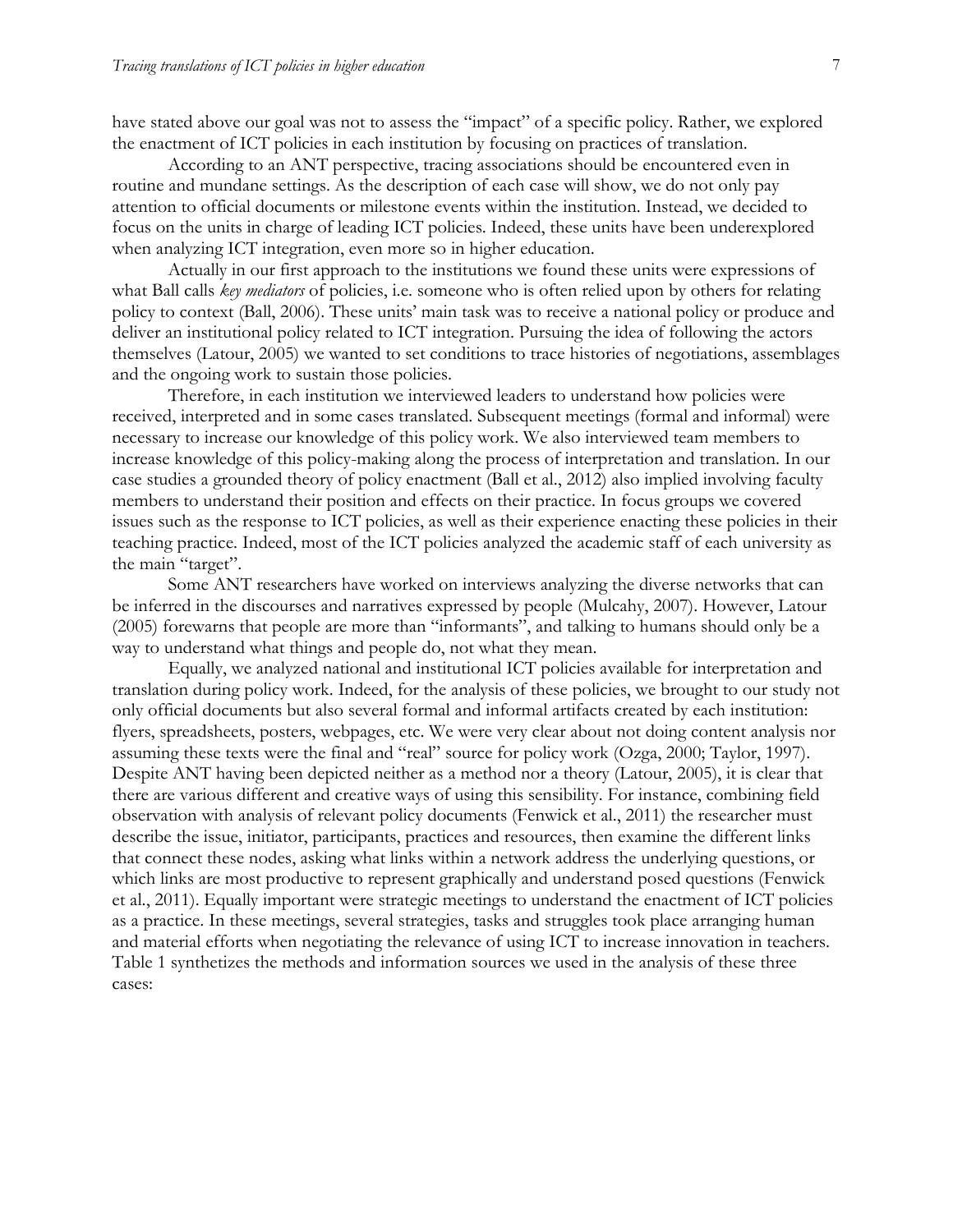| Source of information                                                   | Method                                                                             | Number | Objective according to theoretical framework                                                      |
|-------------------------------------------------------------------------|------------------------------------------------------------------------------------|--------|---------------------------------------------------------------------------------------------------|
| Leader team                                                             | Semi-structured<br>interviews (plus<br>subsequent formal and<br>informal meetings) | 9      | Understand policy work when interpreting and<br>translating                                       |
| Team (Pedagogical,<br>Organizational and<br><b>Technological Roles)</b> | Structured interviews                                                              | 3      | Understand policy-making when interpreting and<br>translating ICT policies                        |
| Strategic meetings of<br>teams                                          | Non participatory<br>observation                                                   | 12     | Analyze the enactment of ICT policies in strategic<br>meetings                                    |
| Academic staff                                                          | <b>Focus groups</b>                                                                | 6      | Understand response to ICT policies for their own<br>practice                                     |
| National and Institutional<br><b>ICT</b> policies                       | Document analysis                                                                  | 15     | Analyze policies as artifacts (available for<br>interpretation and translation in local settings) |

#### Table 1 *Number and Type of Methods for Approaching the Case Studies*

#### **Deploying Networks: Different Cases of Policy Translation**

According to Latour (2005) a good sociology of translations is the one that deploys good accounts for tracing social connections and histories of negotiation that build networks. These networks should describe a string of distributed actions where each participant is considered as a mediator. That is, where all the actors (including the non-human ones) do something instead of "just sit there". As we will show in the following cases, instead of simply transporting effects without transformation, the policies described became a bifurcation and the origin of new translations (Latour, 2005).

ICT policies are complex artifacts (Vanderlinde, Van Braak, & Dexter, 2012) that encompass many other aspects beyond technical infrastructure, covering aspects such as teacher development, ICT curriculum and evaluation. Actually these ICT policy plans are a blueprint of what education with ICT should look like (Fishman & Zhang, 2003). In our analysis of these complex artifacts, a common dimension of these policies was the drive towards teacher development. Thus, different stories of negotiations regarding teacher-training programs to develop ICT skills took part in the enactment of these polices.

A superficial analysis of these cases would assume that the concern for developing ICT competences in faculty members started with the implementation of an enforced external or institutional policy. From that viewpoint, a single agent or isolated leader appointed within the institution would be in charge of "implementing that policy". Similarly, the analysis should be addressed to receivers (academic staff) and how they respond in order to understand the policy effect. Actors would become predefined: some of them as policymakers providing a single message to be diffused, others becoming receivers. The position of the latter (teachers) should be described as compliant to policy—those implementing the policy message, appropriating technology—and, on the other hand, those teachers misunderstanding or misleading policy message, playing a passive or reluctant role.

Conversely, in our tracing of policy translation practices regarding teacher training in ICT we found a more flexible policy at play (Koyama & Varenne, 2012). Indeed, it was not always clear where to locate policy making actions or where to locate a single policy determining the course of action within an institution. However, we also found durable networks and obligatory passage points in the networks we traced, including humans and non-human entities. Those networks could always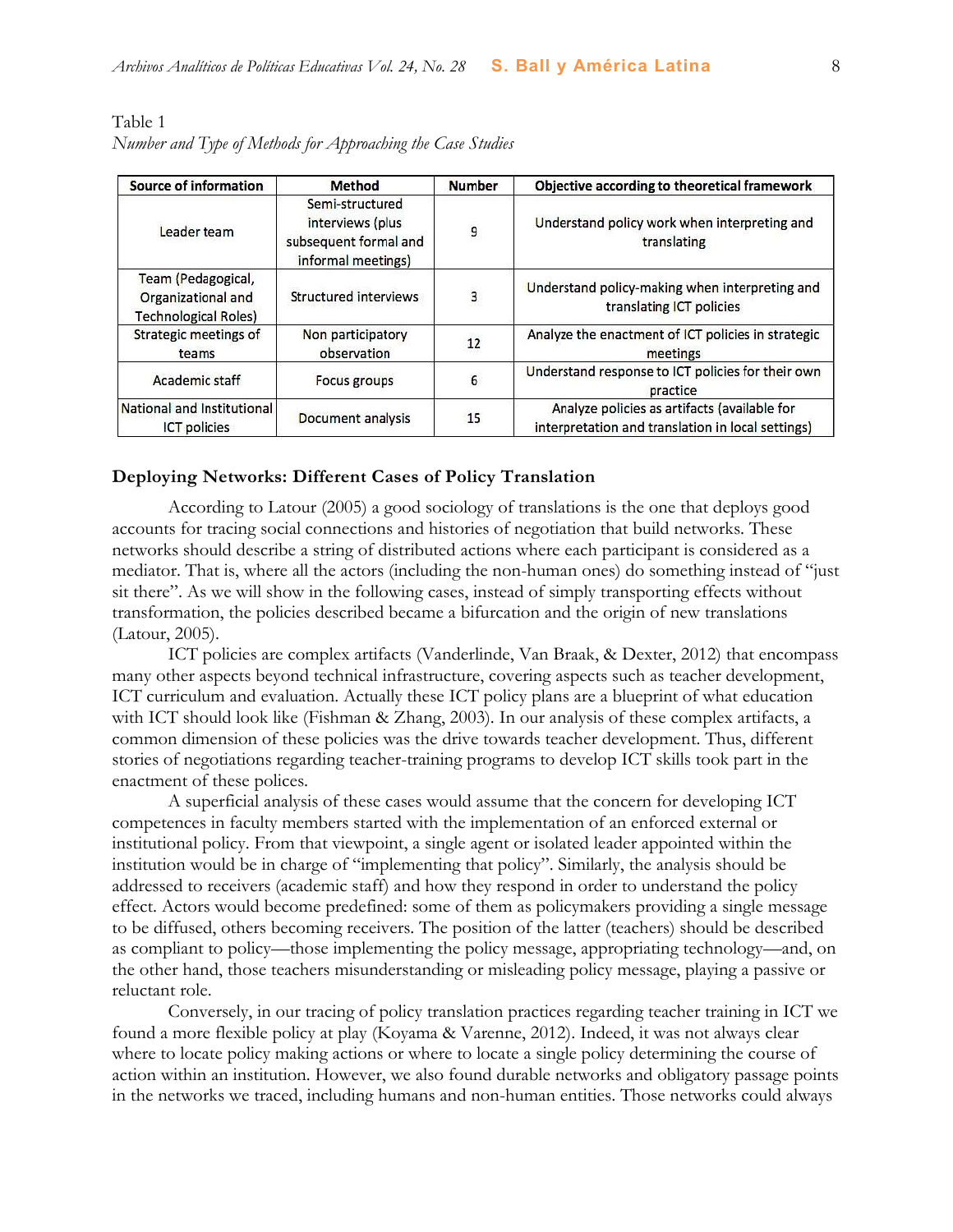break down, dissolve or become abandoned. However, we were interested in documenting perdurable cases due to mobilizations through time. Indeed we found intermediations where some actors just transported causalities; however, we focused our description on durable networks where translators were visible as mediators. As Fenwick et al. (2011) state, when a network becomes sufficiently durable its translations are extended to other locations or domains through a process of mobilization that hold together other assemblages.

Among diverse initiatives emerging outside the institutions regarding teacher development in ICT, we found a particularly durable network. The Colombian Minister of Education created in 2008 a *route* for the appropriation of ICT by teachers (Route from now on). In short the Route is a policy envisioned flow of how teachers should develop competence in order to appropriate technology. The Route determines three competences: a technological, a pedagogical and a communicational competence (NME, 2008). This policy was not the "cause" of all the enactments regarding teacher training within our case studies, but when tracing practices of translation we found that much policy work (Ball, et al., 2012) and policy play (Koyama & Varenne, 2012) was mobilized in these universities as a response to this Route policy. What follows illustrates three different cases where materiality was the starting point to understand policy enactment as a matter of policy translation. As it will be shown, routine activities or unobserved artifacts were key in tracing policy translations.

**Case 1: Unfolding translations in a regular practice.** Among the many places where an ICT policy can be enacted, one was particularly interesting as a point of departure for tracing concrete translations. In this institution, the unit carried out weekly meetings with the specific purpose of following up different strategies to integrate ICT. Furthermore, weekly meetings were the place where different strategies were devised, monitored and redesigned to fulfill set goals. As a common team practice, these meetings were meaningful for understanding how ICT policies were translated. An excerpt from our field log reports:

The leader starts the meeting on time. She seems very upset. On the table there are laptops displaying sheets with some graphs and reports from Excel files. One of the members displays one of these reports on a big screen where all the members can keep track of the discussion. "I am really sick and tired of this situation! We have to change the strategy…we cannot make this optional. People (faculty members) are receiving money and time for this." The meeting was arranged with several aims but all of them related to improve strategies to enhance the ICT training of academic staff. Early, in the same meeting, different strategies were discussed at different levels. One of those strategies consisted of deploying a set of colored badges to be awarded to the faculty members that successfully completed every level of the training designed by this team. However, the rector and the academic vice-chancellor had to approve this strategy among many others designed by the team. Different questions were posed afterwards: What is the best way to support and guide professors? How to engage them? Why have professors not used the community blog to enhance their practice?

All these issues and many others were displayed at regular meetings we attended, identifying controversies around ICT policies for enhancing teaching practice. Indeed, those meetings were an entanglement of different entities in play such as national and institutional policies, technologies, discourses and people. So, we paid attention to some of the persistent issues in different meetings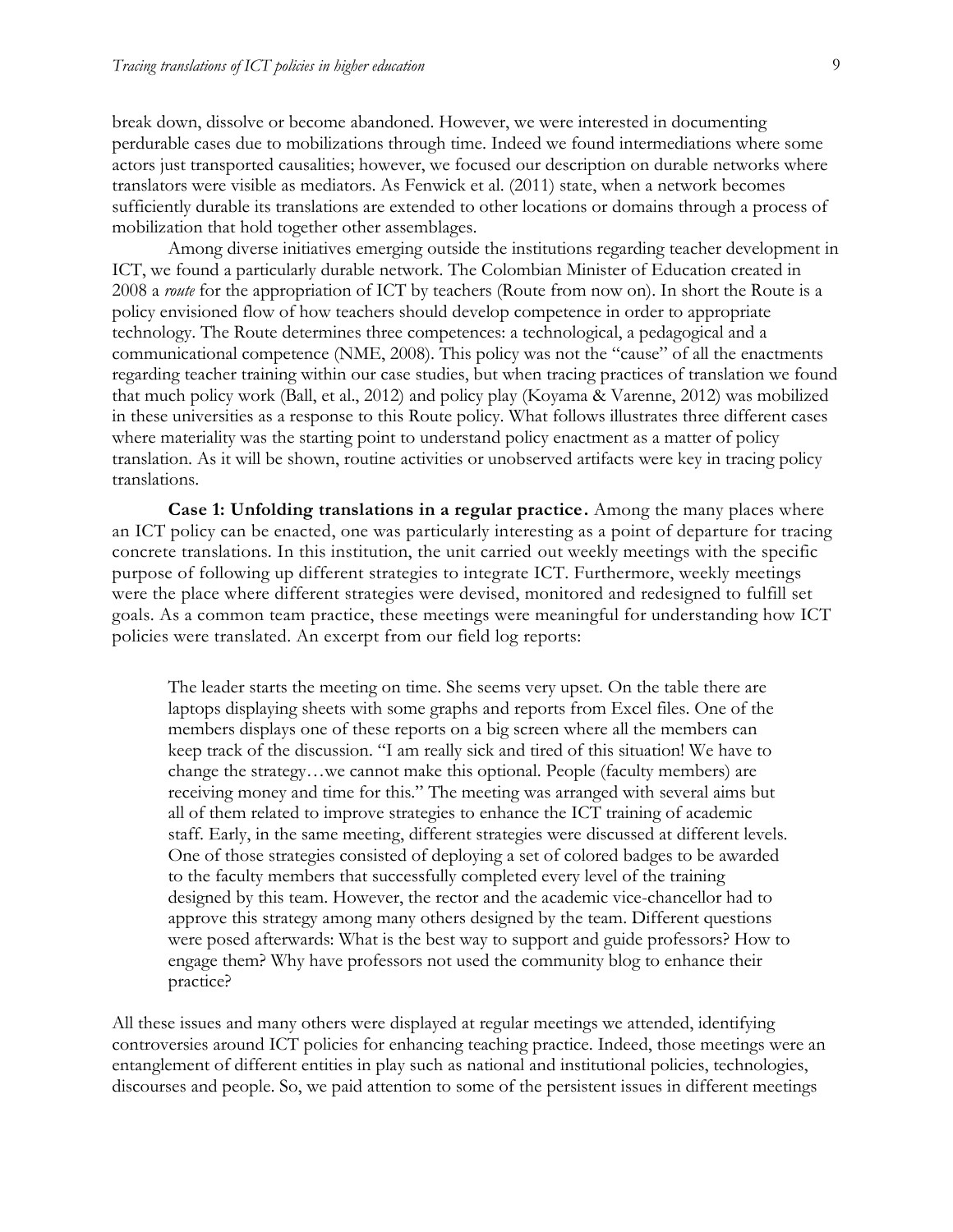and started tracing through other meetings, interviews and document analysis the way ICT policies were enacted. What follows depicts such policy play.

Despite many topics being discussed around ICT integration in this institution, teacher training in ICT competences was a matter of concern (Latour, 2005b) demanding expert knowledge and the ability to cope with different struggles, e.g. teacher reluctance towards technology. At this institution teacher training on ICT was not initiated when the Route was deployed in 2008. A superficial analysis could assume that this policy was the starting point or "cause" for many initiatives deployed by the unit. However, tracing different processes of translations we could establish distributed actions and leadership throughout the institution—initiated a decade before through different attempts to formulate an overall strategy for faculty members.

When interviewing the leader it was clear that teacher training in ICT was not a linear process of adapting a policy, but an active policy making process that started early on. For instance, this leader had applied previous knowledge from her master thesis to formulate a first strategy on ICT integration. This initial artifact mobilized teamwork with other colleagues before introducing a first institutional strategy. Therefore, long before the Route was launched in 2008 a great amount of policymaking involving the leader, her team and other staff was carried out.

An early reading from the unit interpreted the Route as a proposal for teacher training in ICT from the Ministry. However, this initial interpretation (what is this policy telling us to do?) was followed by concrete actions of policy translation: "[The Route] was a document that we studied very much and we adapted according to what was supposed to be here […] we took that document, we made some adjustments and then we set our teacher training program" (Leader, interview). The Route was not linearly adopted: five other models of teacher training in ICT were also revised. Thus, instead of mere interpretation, there was an active readership (Ball et al., 2012) from this group in order to elaborate a local proposal for teacher training at the institution. Furthermore, other mobilizations were undertaken in order to elaborate a local policy beyond a single document. For instance, five different lines were created to achieve ICT integration and for each line different managers were appointed: ICT diffusion, pedagogical training, pedagogical support, monitoring and assessment, and infrastructure. These appointed managers mobilized different strategies, staff, technologies, budgets, meetings and different efforts to enact the institutional policy.

Among the many heterogeneous entities that were mobilized (and mobilized other entities as well), we found concrete objects enacting this ICT policy. These entities were present at the regular meetings we followed and were part of policy translation. For instance a set of *badges* (rewards for teachers) were designed according to the level achieved on each path of the training process. These colored badges were symbolic artifacts rendering the levels that faculty members should achieve.

Another entity that was present at these meetings for policy translation was technology. Either as institutional platforms or open multimedia resources, technology was present, not just an inert object rendered for instrumental use. Technology in all its manifestations was the object of discourses (pedagogical, organizational, etc.) but also a frame that constrained, steered and conducted all the initiatives regarding teacher training. Concretely, the weekly meetings we attended brought up the institutional *blog* where the staff should interact steering a community of practice or a social network, like *Twitter* supporting this community.

All in all, what we found attending weekly meetings were very complex practices of policy translation encompassing all these mobilizations. Thus, discourses were mobilized mentioning levels of training (basic, intermediate and advanced). Academic and administrative staff was mobilized through policy-making and steering distributed leadership. Institutional policies were mobilized developing new goals, indicators and annual reports. Finally, new associations of policies were also encompassed as networks of artifacts (Halverson, 2003). For instance, funding policies or teacher recruitment had a role in the work of the team and indeed these policies were present in the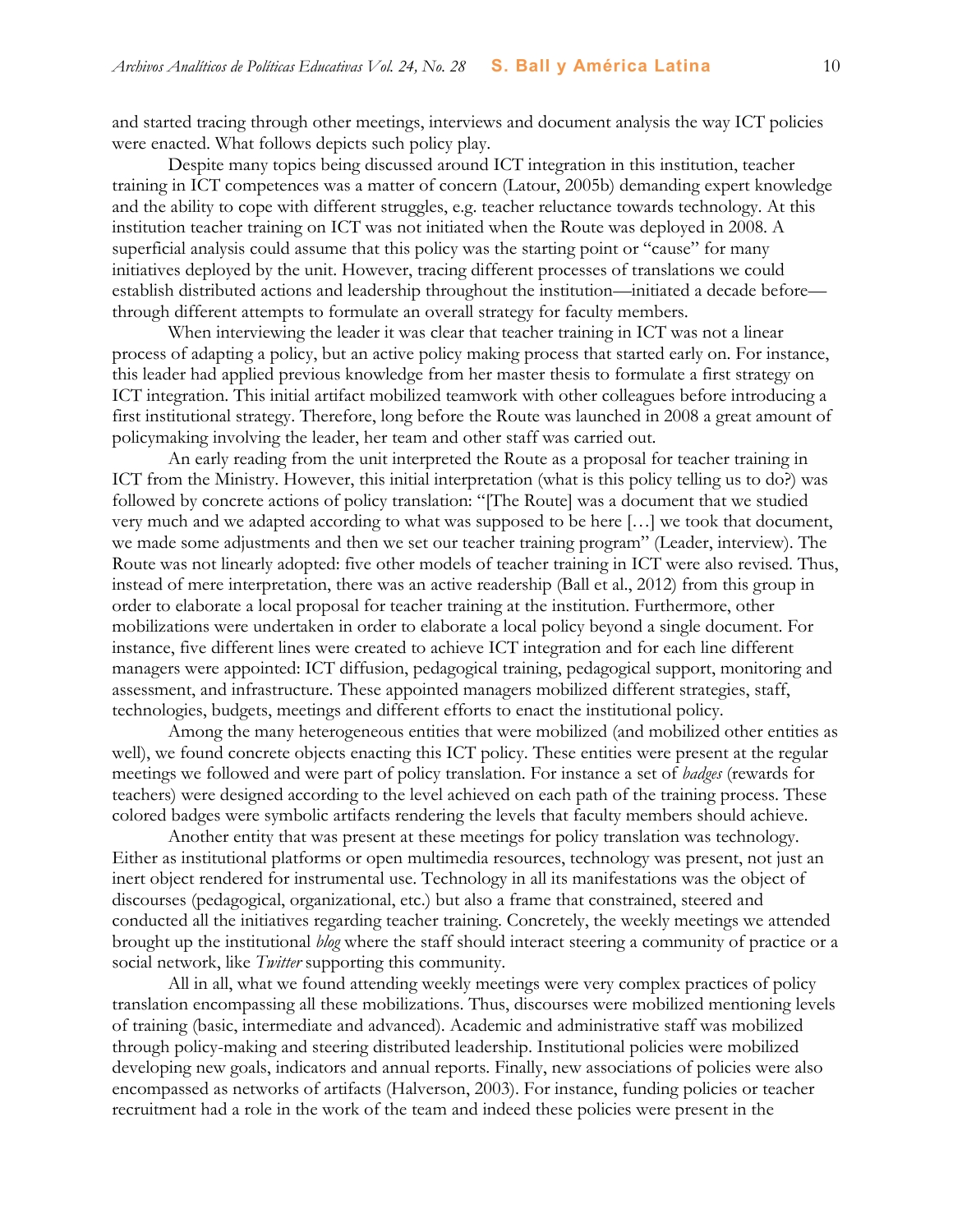discussions carried out in the meetings. All these mobilizations and artifacts were entangled with policy work at play in this institution, far from a linear and simple top-down implementation process.

**Case 2: Disentangling policy positions.** Early one morning we walked through the university to attend a weekly meeting to which the leader had invited us. Crossing the campus we realized there was a piece of paper stuck on every building we crossed. A 30 x 15 cm flyer got our attention with a witty message. A question posed on the flyer says: "Are you also going crazy with computers? This course is for you: Digital tools for beginners."



*Figure 1*. Policy artifact in Case 2: flyer for a computer course. Designed by Ana María Arrieta (Graphic Designer). Creative Commons Licensed: https://www.flickr.com/photos/virtualizacionuniquindio/9723385965/

This artifact was an example of a variety of artifacts designed by the unit, mainly by the graphic designer. As an enactment of the institutional ICT policy, this artifact depicts the imaginary and visual, usually unseen in policy analysis work (Ball et al., 2012). Hence, the image depicts both, the problem and the solution. It portrays a policy position: a desperate faculty member attempting to fulfill institutional expectations related to achieving ICT competences. Equally, the flyer contains a set of expertise knowledge arranged by the unit. In order to inquire how professors ended up depicted as desperate but how, at the same time, fields of expertise emerged offering training, we started our tracing of such an arrangement. Put differently, if a regular meeting previously led us to trace policy translation, in this case the allocation of these two elements in a flyer (policy positions and policy responses) became a way to understand the enactment of ICT policies in this institution.

In this university a previous policy translation was central before the Route had some effect for teacher training on ICT. Compared to our first case, the ICT unit was founded later, in 2008. A year before, the National Ministry of Education launched a project to steer the elaboration of online programs in higher education. The "Methodology to transform classrooms to online programs" (Methodology from now on) appeared with the specific purpose of supporting the elaboration of two online programs in the institution (NME, 2007). However, this project steered another initiative about elaborating a first ICT policy within the institution. As an example of distributed agency and policy-making, this unexpected effect from methodology mobilized different departments, academic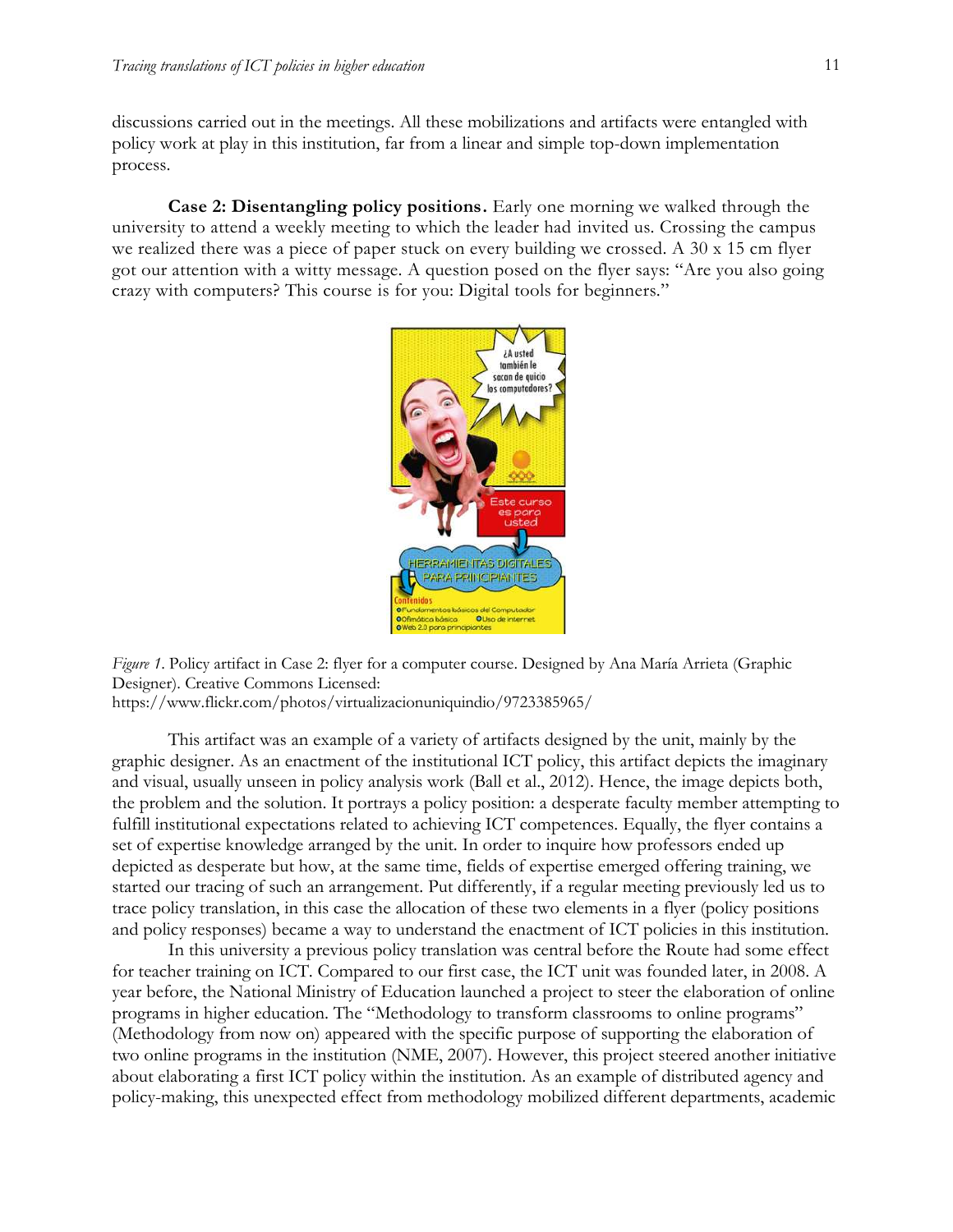and administrative staff, but also students given the participatory approach (bottom-up) of this process. The appointed leader was part of this whole initiative and was in charge of the ICT unit since its foundation, established to steer the use of ICT for teaching and learning.

What is relevant here is the structure that the unit acquired, that could be understood in itself as a practice of translation. Thus, the Methodology brought expert knowledge in four different domains: pedagogical, administrative, IT and communication. In each domain the Ministry offered training that later became the roles involved within the Unit. Regarding teacher training on ICT, the Methodology was also relevant to start the elaboration of a pedagogical model, a set of principles for online programs and the definition of ICT curricula. Our tracing of how expert fields of knowledge were settled and derived into a set of contents for teacher training were related to this policymaking.

Thus, even before the Route appeared in this institution (as a national policy to develop ICT competences on teachers) a huge amount of policy-making was deployed in order to set up teacher training in ICT. Equally, a new set of arrangements and mobilization was carried out designing different modules for teacher training. Training in ICT skills became so important for this unit that even modules for administrative, security and cleaning staff were involved in this endeavor.

All these entanglements of policies, leaders, expert roles, etc., had an effect on academic staff. Therefore, policy positions described in Ball et al.´s theory (2012) were a product of particular associations established by this staff. For that reason we paid attention to what they said about all these mobilizations, the sort of interactions they had with training modules, the way concrete policies affected their practice in different ways.

In this regard, we started using some of the "labels" that Ball et al. develop as typologies of policy positions (narrators, critics, enthusiasts, receivers, etc.) assuming that policies produce these particular subject positions. These labels were useful at the very beginning when we tried to understand how they were positioned toward specific strategies. However, these typologies became blurred given that a particular professor could be subscribed to more than one, depending on his/her associations with other policies, actors, and technologies.

Thus, in our conversations with faculty members about a particular policy not only critique but also advocacy came up from them given their engagement in institutional activities. Enthusiastic staff enrolled on different initiatives was equally disposed to critique rather than merely become receivers or "implementers". In this regard, enthusiasts also became narrators through storytelling by deploying accounts of what should be done about innovation with ICT "explaining policy to colleagues, deciding and then announcing what can be done and what cannot" (Ball et al., 2012 p. 50). Therefore, the sort of socio material connections between humans, technologies and policies were key to understanding arrangements rather than only subject positions to a certain policy.

**Case 3: Artifacts for translation.** Another actor captured our attention in the last case. Invisible at first glance but ubiquitous, this actor was always present at meetings, interviews and even in informal conversations with faculty members. Indeed, a similar display was manifested not only in all our three cases but also in many other higher education institutions around the world. Embedded in the daily practices of academic staff, technology was everywhere, framing teacher–student interactions, staff seminars, head of department meetings, etc. Whenever students were called to access educational content or faculty members were allocated to learn about ICT skills to enhance teaching practices, technology played a key role. Enacted as an institutional platform, as a repository for educational resources, as a virtual office or even as a simple computer, technology was present in our tracings. Thus, we ended up focusing on the role that technology itself played for translating ICT policies among the many initiatives that were driven by the unit.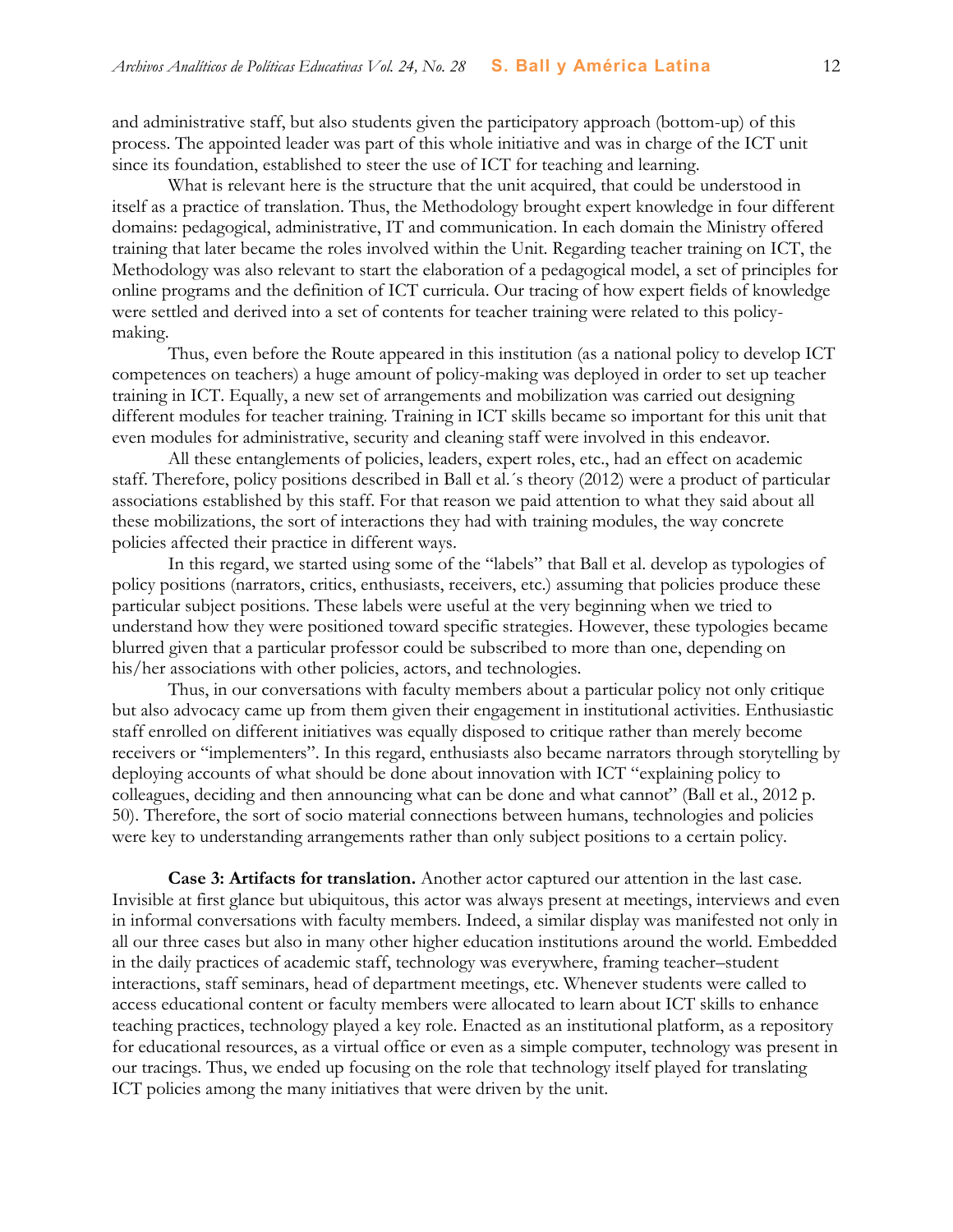The unit was founded at a time when WebCT and later on Moodle (Learning Management Systems) were institutional platforms available for administrative and pedagogical purposes. Thus, these LMS were the technological means to develop teacher training (they allocated resources and access for the courses) but equally the end of such training: it was expected that faculty members develop skills in using these platforms. Virtual Master (2005) was the name of the first course this unit designed for faculty members within the institution.

Years later this unit established a strong connection with the National Ministry of Education because of active policymaking. Inspired by the Route (NME, 2008) the unit built a local teacher training program. This institutional artifact was also called a Route but was mainly a practice of policy translation entangling previous artifacts such as the Virtual Master course. As part of this institutional Route, two specific courses were designed initially for faculty members within the university.

Later on, these courses were offered at a national scale: in 2012 the Ministry of Education made a calling for the project "Pedagogic use of ICT training". The unit was then appointed to train faculty members from all over the country applying the courses they designed. Thus, the unit became allied with elaborating, operating and inspecting different projects regarding teacher training around the country. Consistently different technologies were developed during the development of all these mobilizations by the unit (mainly the IT support role).

In other cases technology was instead the entity that constrained and framed policy translation. Such was the case for the LMS already mentioned (WebCT or Moodle). Also the case for RENATA, a high-speed platform for improving research in higher education through a virtual office. Beyond a technological device RENATA has in recent years become a national ICT policy steering faculty members towards enhancing research activities and collaboration. Therefore, another assemblage of people, modules, technology, budget and so on was mobilized to enact the policy at this institution. Figure 2 depicts the close interaction between technologies, national policies, strategies and human actants (geometrical figures on the left) deployed through time in a non-linear and unexpected way.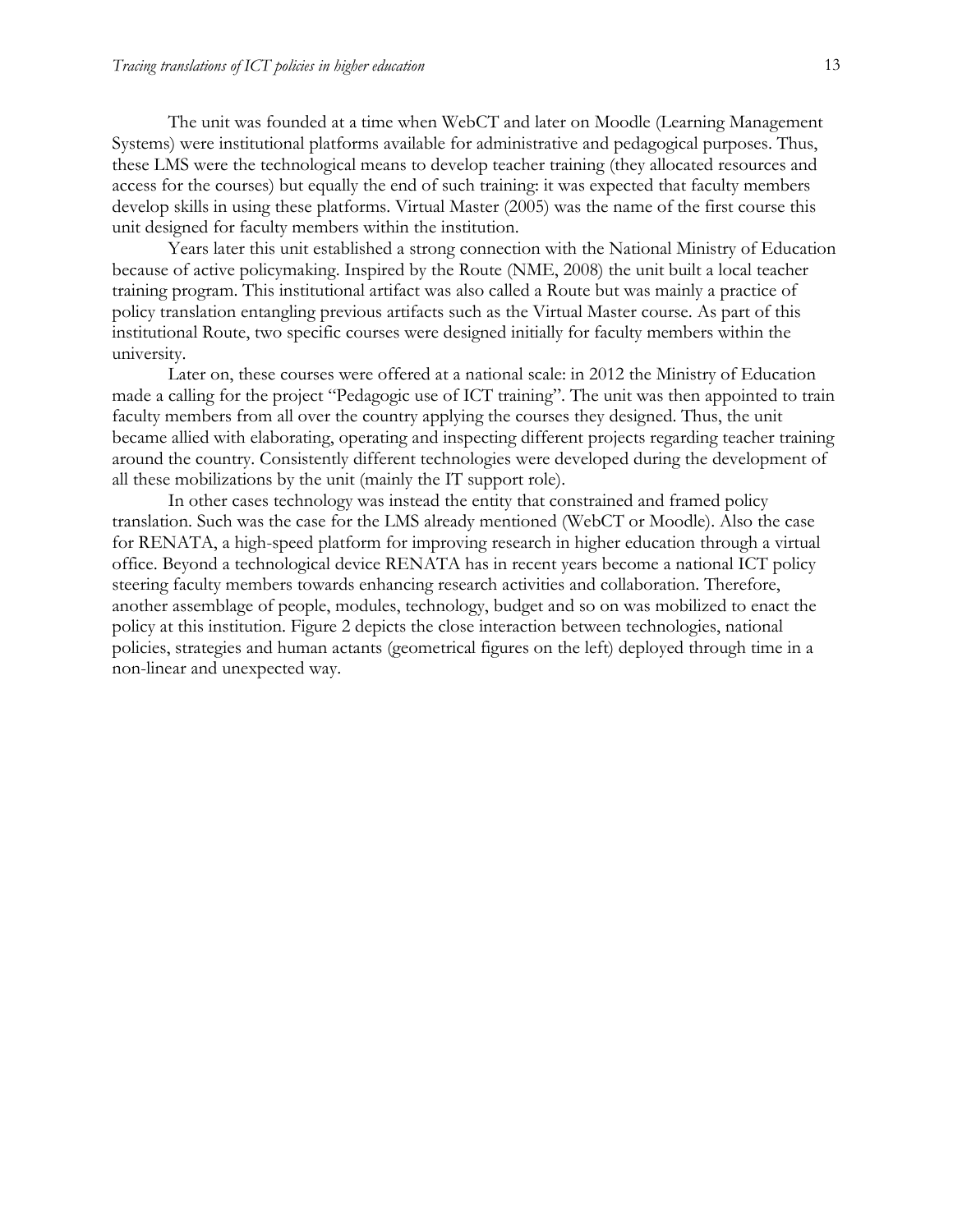

*Figure 2*. Mapping policy translation in case 3.

The lines between elements indicate only a certain course of actions from entities over other entities that were traced in our study. These connections are only rendered for sensemaking. Nevertheless, our purpose is to show relations between entities rather than mapping linear narratives. Through this analysis we found that whenever an initiative was allocated in this institution, technology was in the forefront. In the form of a learning management system (LMS), a platform to allocate educational resources, a tool for information management or accountability for academic staff, technology was part of ICT policy translations.

Put differently, these associations were feasible not only because different people were involved to develop and take part in these projects, but also due to the range of possibilities and constraints posed by the technology available (as non-human entities). Similarly, different policies and guidelines within the institution steered the use and appropriation of different types of technologies that nevertheless were evolving and framing those guidelines as well. For instance, Moodle as a learning management system (LMS) has been running for many years, so training was focused on the extensive use of this platform. Later on, open resources emerged also exerting effect on the sort of training offered at that time: modules for academic staff were mainly about the use of Web 2.0 tools, but also regarding virtual learning environments that teachers should design combining open and licensed resources. In other words, whenever a policy depicted a target, an aim or certain language, technologies informed and allocated as well. In other words, technology became a necessary entity when new associations appeared for policy translation.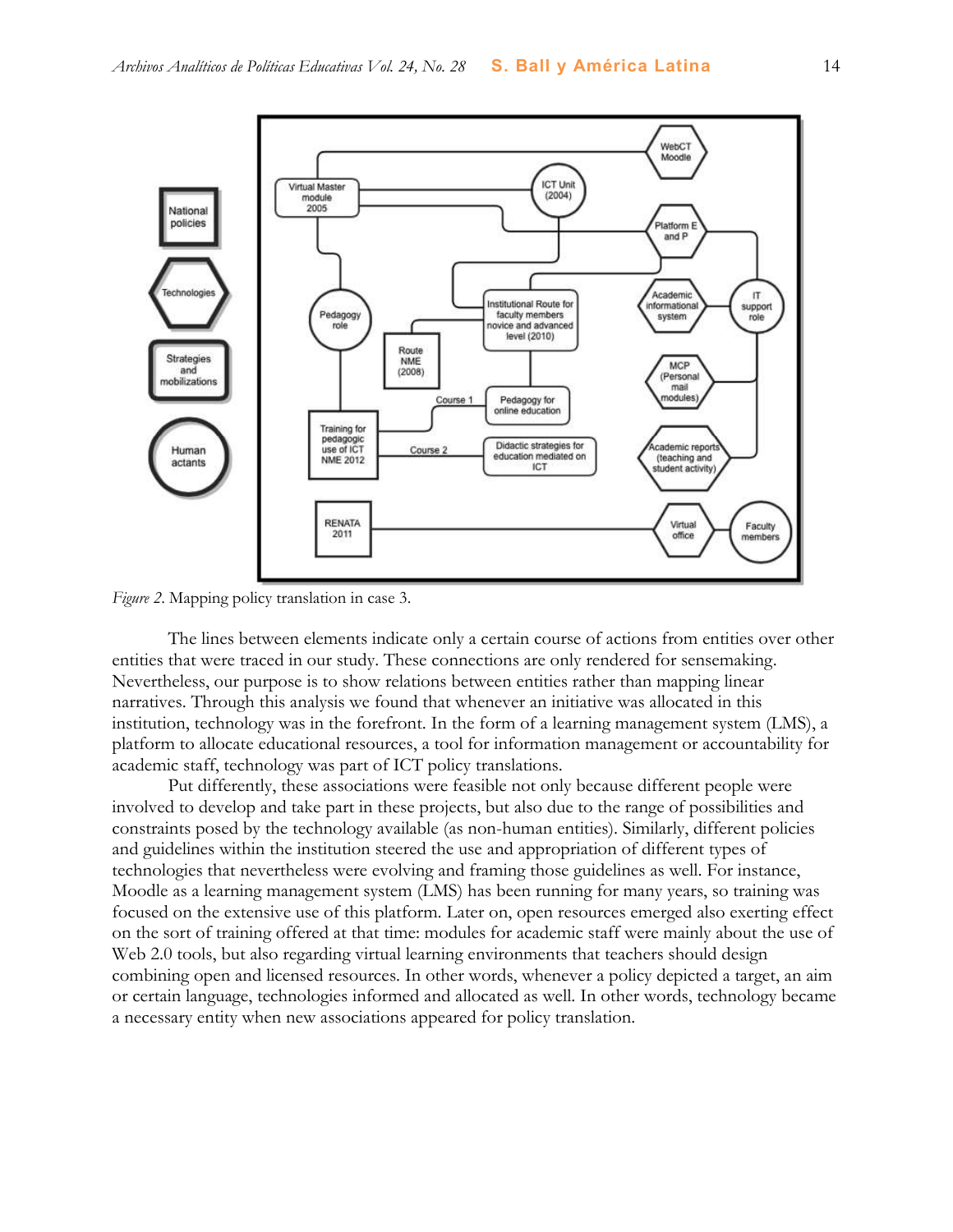#### **Discussion**

We have depicted three different cases where materiality was the starting point to understand policy enactment as a matter of policy translation. In all these cases routine activities or unobserved artifacts were key to trace such translations of policies. In this we step away from a traditional approach that only pays attention to official documents or milestone events as if they were the most relevant focus to understand policy enactment. As Fenwick et al. (2011) states, "Regardless of the starting point, an ANT approach focuses as soon as possible on the most local, particular details of a thing or actor as they go about the micro-activities of their day." (Fenwick et al., p. 482)

Drawing on our cases we reinforced the original idea from Ball about policies posing problems in local settings. Policies are commonly envisaged as problem solving, but in this work they were more than a "closed package" to use, they were an open source for creativity and struggle. Policies narrow the range of creative response (Ball et al., 2012). In our study this meant not only constraints for our ICT units when enacting policies but also a field of possibilities.

When we claim going beyond the ideas of implementation and interpretation we do not mean that diffusion is not relevant as a common practice or interpretation does not take place. Certainly it does. Institutions need to "spread" relevant ideas within the organization and policy makers need to be clear in hoping that guidelines will be carefully considered. However, the idea of translation from a sociomaterial approach challenges linear conceptions of "locals receiving and adopting the macro."

The flat topography (Latour, 2005) stated on ANT perspective gets rid of "macro affecting micro" assumptions, or contextual variables affecting the local enactment. Actually, considering policies as a macro level that "affects" the micro—as if the former was an essence made of something different that impacts the local—is another traditional assumption to challenge here: "When multiple points are linked together through actor-networks, the concepts of micro and macro thus do not hold" (Fenwick et al., 2010, p. 86). What matters is finding traceable connections that come from many other places, many distant materials and many faraway actors (Latour, 2005).

For each network deployed in the three cases, different connections were necessary and some others were simply dissolved. In each institution we found that some policies established more connections and policy work than others. It does not mean that these policies were the "cause" of connections and policy work, but rather that all the policy play was also orchestrated because these artifacts mobilized other entities.

To some extent, the typology of policy actors elaborated by Ball et al. was useful in our cases to identify different positions in local settings. However, we consider those positions as always mutable and mobile, depending on the sort of actualizations of entanglements emerging in a situation. Indeed, those positions as a label become problematic from a sociomaterial perspective. After all, what is a policy position? Is it a process of subjectivation? If it is less than that, it is just a matter of perspective or a circumstantial position? If that is the case, labeling a teacher as a critic of technology or receiver of institutional policies have many implications that in our cases implied stereotyping and constraining a deeper analysis.

Furthermore, some of the positions stated by Ball et al. became blurry: what differentiates an enthusiast from an entrepreneur? Or those two from a narrator? In fact, in our cases an actor giving sense to irrational or incoherent policies (a narrator) became at the same time an advocator, a policy model (enthusiast) offering example to others. If as Ball et al. (2012) say translation is a matter of animation, then some of these typologies were puzzling for our account and comprehension.

In our study we found that actors were not only "humans designing policies so others can implement them." Instead of that, there were not only policy actors but also things shaping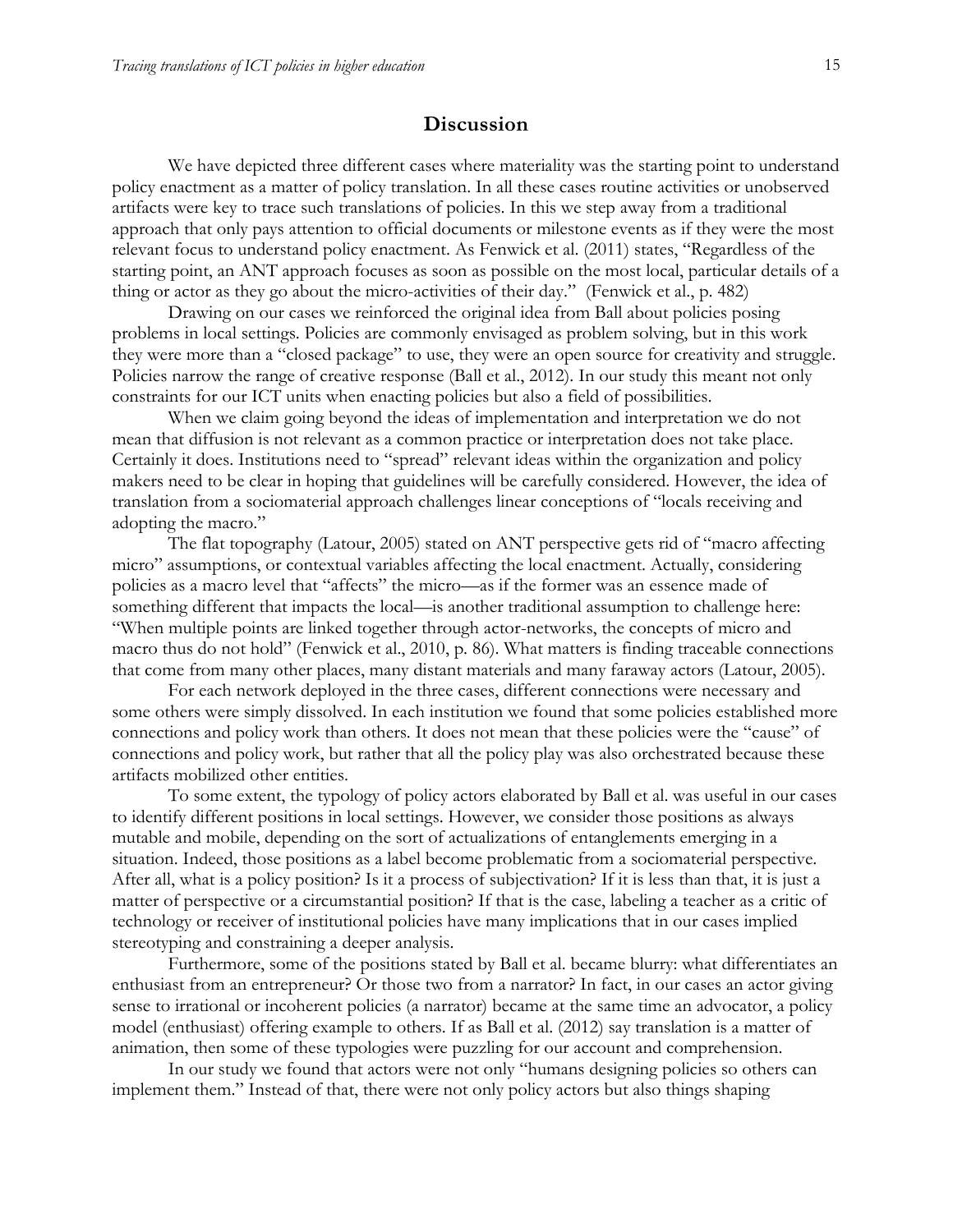translations, mainly official documents and technologies. Indeed, technology was not an inert object that was used, implemented or diffused passively. Technology exerted power, framing the sort of formulated policies and the type of training programs that ICT units designed. From a sociomaterial perspective it is possible to understand how technology participates in policymaking through a far from deterministic stance. In our cases technological development was crucial to enact ICT policies. It implies that depending on the type of technologies at disposal (LMS, Web 2.0, Open Educational Resources) policies were formulated and enacted differently as new technologies appeared. An ANT perspective conceives that non-human entities demand a set of competences from the actors they interact with. In other words, nonhumans act and as result they demand new modes of action from other actors (Sayes, 2014). Their intra-actions become inseparable in entanglements of translations.

For instance, in 2007 many ICT policies were elaborated with a focus on training teachers for appropriating LMS like Moodle. Later on Web 2.0 and the design of virtual learning environments took their place. Also at that time, open educational resources (OER) started to have a role in all these policies and guidelines and even a specific policy was finally formulated in 2011, again not as a cause but as an effect. This is important since the role of things (technologies in this case) were more than tools to implement as part of an ICT policy. This technological development was pivotal and at some extent directed a lot of people, resources, meetings, and policies to reorganize particular efforts. This is not a deterministic statement. We are not saying that technology structures and defines human actions. However, from a sociomaterial perspective things exert a force themselves, and even in educational policy processes they shape human intentions, meaning, routines, etc. (Fenwick et al., 2011).

#### **Conclusion**

In this article, we have reframed some traditional assumptions by analyzing education policies from a sociomaterial perspective. According to the practices of translation in our study, the notion of agency was depicted as distributed. As all our cases showed, it was difficult to locate a central source of action when deploying a policy. From this stance agency must be decoupled from intentionality, subjectivity and freewill. Indeed, intentional action is just one type of action that should not exclude other forms of agency (Latour, 2005; Sayes, 2014).

The concept of policy-making was equally confronted. Such activity was never finished when formulating a policy. Instead, it was always performed, completed, recoded in these local settings (Ball et al., 2012; Taylor, 1997). In short, the linear idea of implementation was not sustained in our cases: when enacting those ICT policies in our institutions, there was instead a messy shifting comprised of ongoing material and political practices.

All in all, we have found a need to go beyond the traditional analysis of interpretation and pay more attention to translations of policies. If the former refers to phenomena of understanding (and misunderstanding), of decision makers delivering clear messages (Deliverology, as Ball et al. 2012 say), the latter focus more on creative and challenging *practices* that are not necessarily predictable. As Latour says about mediators "their input is never a good predictor of their output" (Latour, 2005).

Finally, from a methodological viewpoint we found the tracing of networks challenging given the complexity of policymaking within each institution. It is important to remember that a network is not only a shape in the world that we should look for, but a way to inquiry, an epistemology that drive us to list all the unexpected beings that are necessary for an entity to exist (Latour, 2010). In our cases, we found these assemblages were necessary so ICT policies were enacted.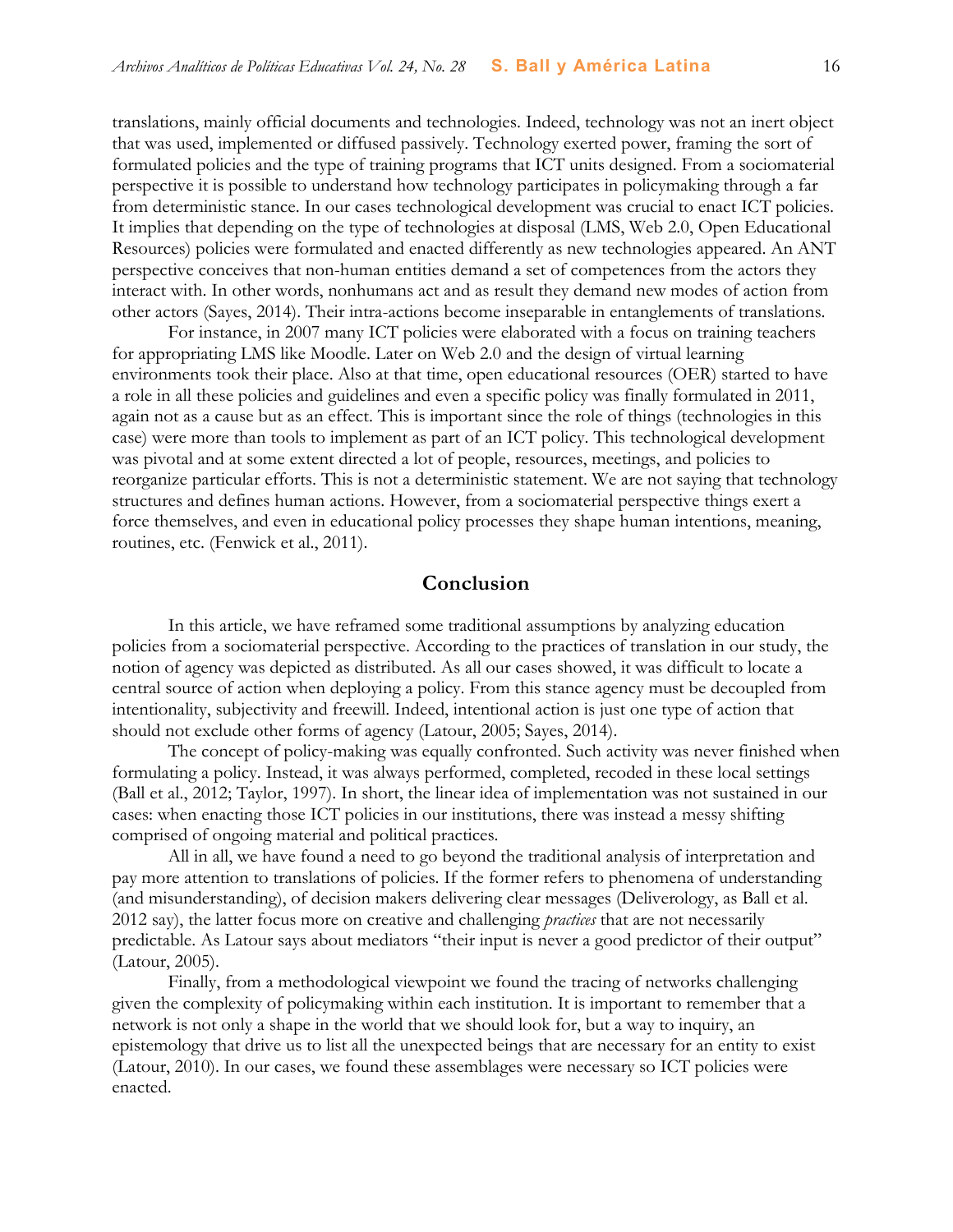It is necessary to mention two limitations of this study. On the one hand, our analysis has focused on the role of concrete artifacts, not all the possible artifacts that could participate in a network. Similarly we have paid particular attention to the role of ICT units because they have been underexplored in the literature on higher education (Cifuentes & Vanderlinde, 2015). Therefore, we have sidelined other possible artifacts and actors (professors, students) that could be relevant for the analysis. For instance, different policy positions in our study such as transactors (administrative staff) or outsiders (consultants or experts on ICT framing policy translation) were examples of those we had to 'take out of the picture'. Further studies should include these kinds of entities, as they are relevant to understand policy enactment.

On the other hand, it is worth to mention a common critique to ANT approaches related to the "agency behind" the tracing of the networks deployed. Some of these critiques consider necessary that the researcher becomes aware of the networks of translations he/she has traced "Researchers must be especially reflexive about what categories they have adopted from the beginning, […] they need continually to interrupt their own apparatus and categories of knowledgemaking, and to interrupt the drift to identify the human actor as self-evident (Fenwick & Edwards, 2011, p. 180).

In Latin America there is still a need to deeply understand how education policies are enacted within concrete practices of translation. The creative responses we found show that higher education institutions are more than passive receptors of external policies. If a high level of complexity drives policy enactment, analyzing practices of translation grounded on a sociomaterial perspective can enlighten new comprehensions for future research.

#### **References**

- Ball, S. (2000). *Sociology of education : major themes.* London: Routledge.
- Ball, S. (2006). *Education policy and social class*. London: Routledge.
- Ball, S., Maguire, M., & Braun, A. (2012). *How school do policy: Policy enactments in secondary schools*. London: Routledge
- Barad, K. (2009). Review of human–machine reconfigurations: Plans and situated actions. *Subjectivity*, *28*(1), 345–349.
- Cifuentes, G., & Vanderlinde, R. (2015). ICT leadership in higher education: A multiple case study in Colombia. *Comunicar*, *45*, 133–141. Doi: 10.3916/C45-2015-14
- Cochran, M. (2010). *The Cambridge companion to Dewey*. Cambridge, UK: Cambridge University Press.
- Cowen, R. (2009). The transfer, translation and transformation of educational processes: and their shape‐ shifting? *Comparative Education*, *45*(3), 315–327. doi:10.1080/03050060903184916
- Fenwick, T., & Edwards, R. (2010). *Actor-Network Theory in Education*. Abingdon: Routledge.
- Fenwick, T., Edwards, R., & Sawchuk, P. (2011). *Emerging approaches to educational research: Tracing the socio-material*. London: Routledge.
- Fishman, B. J., & Zhang, B. H. (2003). Planning for technology: The link between intentions and use. *Educational Technology*, *43*, 14–18.
- Grantham, A. (2001). How networks explain unintended policy implementation outcomes: the case of UK rail privatization. *Public Administration*, *79*(4), 851–70.
- Halverson, R. (2003). Systems of practice: How leaders use artifacts to create professional community in schools. *Education Policy Analysis Archives*, *11*(37). http://epaa.asu.edu/ojs/article/view/265
- Harry, D., Cole, M., & Wertsch, J. (2007). *The Cambridge companion to Vygotsky*. Cambridge, UK: Cambridge University Press.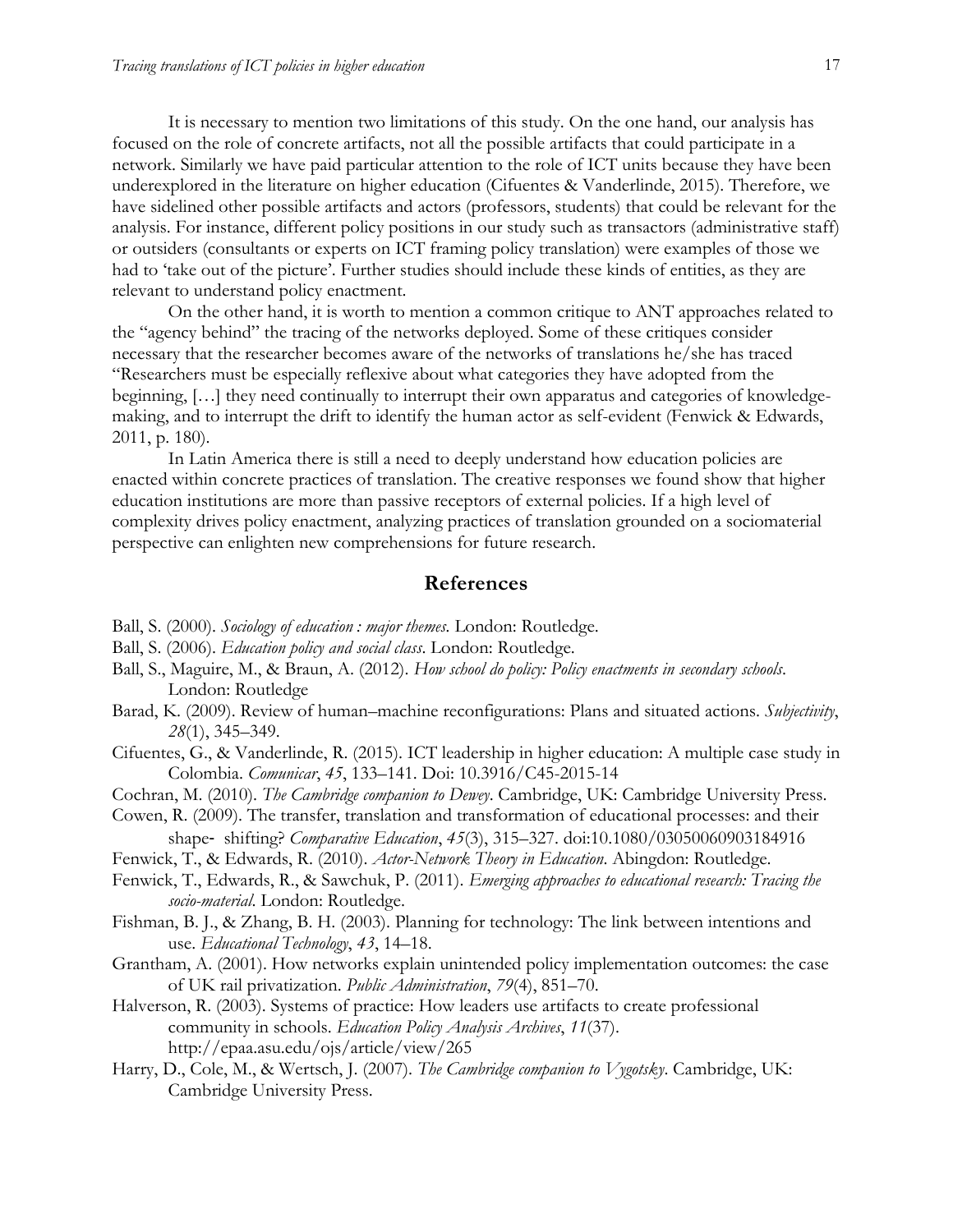- Hinostrosa, J., & Labbé, C. (2011). *Policies and practices for the use of information and communications technologies (ICT) in education in Latin America and the Caribbean* (Report). United Nations. http://repositorio.cepal.org/bitstream/handle/11362/6187/S1100695\_en.pdf?sequence=1
- Honig, M. (Ed.). (2006). *New directions in education policy implementation*. New York, NY: State University of New York.
- Knorr Cetina, K. (1997). Sociality with objects: Social relations in postsocial knowledge societies. *Theory, Culture & Society*, *14*(4), 1–30.
- Koyama, J., & Varenne, H. (2012). Assembling and dissembling: Policy as productive play. *Educational Researcher*, *41*(5), 157–162. doi:10.3102/0013189X12442799
- Kozma, R. (2008). Comparative analysis of policies for ICT in education. In J. Voogt & G. Knezek (Eds.), *International Handbook of Information Technology in Primary and Secondary Education* (pp. 1083–1096). Springer Science.
- Kozma, R. (2011). *Transforming education: The power of ICT policies*. Paris: UNESCO.
- Latour, B. (1987). *Science in action: how to follow scientists and engineers through society*. Cambridge, MA: Harvard University Press.
- Latour, B. (1999). On recalling ANT. In J. Law & J. Hassard (Eds.), *Actor network and after* (pp. 15– 25). Oxford, UK: Blackwell.
- Law, J. (2004). *After method: Mess in social science research*. London: Routledge.
- Latour, B. (2005). *Reassembling the social: An introduction to actor-network-theory/Bruno Latour* (Elektronisk udgave.). Palo Alto, CA: Ebrary.
- Latour, B. (2010). Networks, societies, spheres: Reflections of an Actor-Network Theorist. Presented at the International seminar on network theory: network multidimensionality in the digital age, Los Angeles.
- Matland, R. E. (1995). Synthesizing the implementation literature: the ambiguity-conflict model of policy implementation. *Journal of Public Administration Research and Theory*, *5*(2), 145-174.
- Ministerio de Educación Nacional. (2007). Metodología para transformar programas presenciales a virtuales o e-learning. Ministerio de Educación Nacional. (Cited as National Ministry of Education - NME)
- Ministerio de Educación Nacional. (2008a). Lineamientos para la formulación de planes estratégicos de incorporación de Tecnologías de Información y Comunicación (TIC) en Instituciones de Educación Superior (IES). Ministerio de Educación Nacional. (Cited as National Ministry of Education - NME).
- Ministerio de Educación Nacional. (2008b). Ruta de apropiación de TIC en el desarrollo profesional docente. (Cited as National Ministry of Education - NME).
- Ministerio de Educación Nacional. (2011). Recursos Educativos Digitales Abiertos.
- Mulcahy, D. (2007). Managing spaces: (re)working relations of strategy and spatiality in vocational education and training. *Studies in continuing education*, *29*(2), 143–62.
- Olssen, M., Codd, J., & O'Neil, A. M. (2004). *Education policy: Globalization, citizenship and democracy*. SAGE.
- Orlikowski, W. J. (2007). Sociomaterial practices: Exploring technology at work. *Organization Studies*, *28*(9), 1435.
- Orlikowski, W. J., & Iacono, C. S. (2001). Research commentary: Desperately seeking the "IT" in IT research—a call to theorizing the IT artifact. *Information Systems Research*, *12*(2), 121-134.
- Osorio, L., Cifuentes, G., & Rey, G. (2011). ICT incorporation in higher education: E-Maturity in PlanEsTIC Project (Incorporación de TIC en Educación Superior: E – Maturity en el proyecto PlanesTIC). In Uniandes (Ed.), *Educación para el siglo XXI: Aportes del Centro de Investigación y Formación en Educación* (Vol. 2). Bogotá: Uniandes.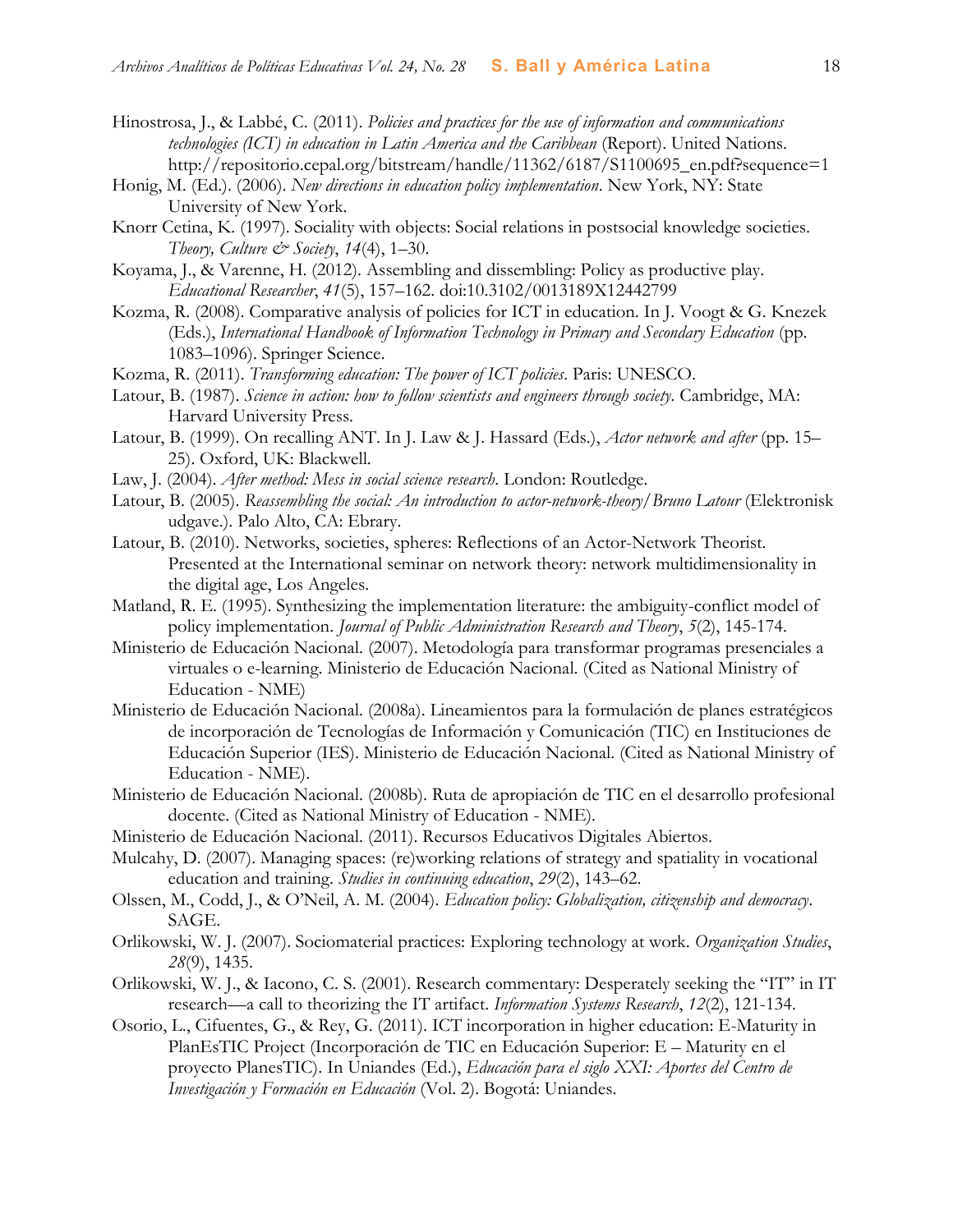- Ozga, J. (2000). *Policy Research in Educational Settings: Contested Terrain*. Buckingham, UK: Open University Press.
- Sayes, E. (2014). Actor-Network Theory and methodology: Just what does it mean to say that nonhumans have agency? Social Studies of Science, *44*(1), 134–149.
- Singh, P., Thomas, S., & Harris, J. (2013). Recontextualising policy discourses: a Bernsteinian perspective on policy interpretation, translation, enactment. *Journal of Education Policy*, *28*(4), 465–480. doi:10.1080/02680939.2013.770554
- Slife, B. D. (2005). Taking practice seriously: Toward a relational ontology. *Journal of Theoretical and Philosophical Psychology*, *24*(2), 157–178.
- Sorensen, E., & Schraube, E. (Eds.). (2013). *Subjectivity* (Vol. 6). Palgrave Macmillan.
- Spillane, J. P. (2004). *Standards deviation: how schools misunderstand education policy / James P. Spillane*. Cambridge, MA: Harvard University Press.
- Spillane, J., Halverson, R., & Diamond, J. (2004b). *Towards a Theory of Leadership*
- *Practice: A Distributed Perspective*. Journal of Curriculum Studies, *36*(1), 3–34.
- Suchman, L. A. (2007). *Human–machine reconfigurations: Plans and situated actions*. Cambridg: UK: Cambridge University Press.
- Sunkel, G. (2006). *Las tecnologías de la información y la comunicación (TIC) en la educación en América Latina. Una exploración de indicadores* (No. 126). Santiago de Chile: United Nations.
- Taylor, S. (1997). Critical Policy Analysis: exploring contexts, texts and consequences. *Discourse: Studies in the Cultural Politics of Education*, *18*(1), 23–35.
- Vanderlinde, R., Van Braak, J., & Dexter, S. (2012). ICT policy planning in a context of curriculum reform: Disentanglement of ICT policy domains and artifacts. *Computers & Education*, 58(4), 1339-1350.

#### **Sobre los Autores**

#### **Gary Alberto Cifuentes Álvarez**

Universidad de los Andes, Colombia

gcifuent@uniandes.edu.co

Gary Cifuentes is an educational researcher with a focus on the integration of information and communication technologies (ICT) in education. His experience and interest are devoted to critical analysis of education policies, ICT leadership in institutions, and assessment on virtual learning environments. He is psychologist, Master in philosophy and PhD in Human Centered Communication and Informatics. He became an educational researcher in 2004 when he started to work at Los Andes University (Colombia). As an assistant professor at CIFE (Education Research and Training Centre) he is the formal leader in the group on ICT and education. His participation in a national project with the Colombian Ministry of Education initiated his interest in ICT policies and was the starting point for a critical reflection on technologies, policies and their enactments.

ORCID: (0000-0002-0778-0658)

#### **Paola Valero**

Universidad de Aalborg, Denmark

paola@plan.aau.dk

Paola Valero is Professor of Education in Mathematics and Science, director of the Science and Mathematics Education Research Group (SMERG), and director of the Doctoral Program Technology and Science at the Faculty of Science and Engineering at Aalborg University,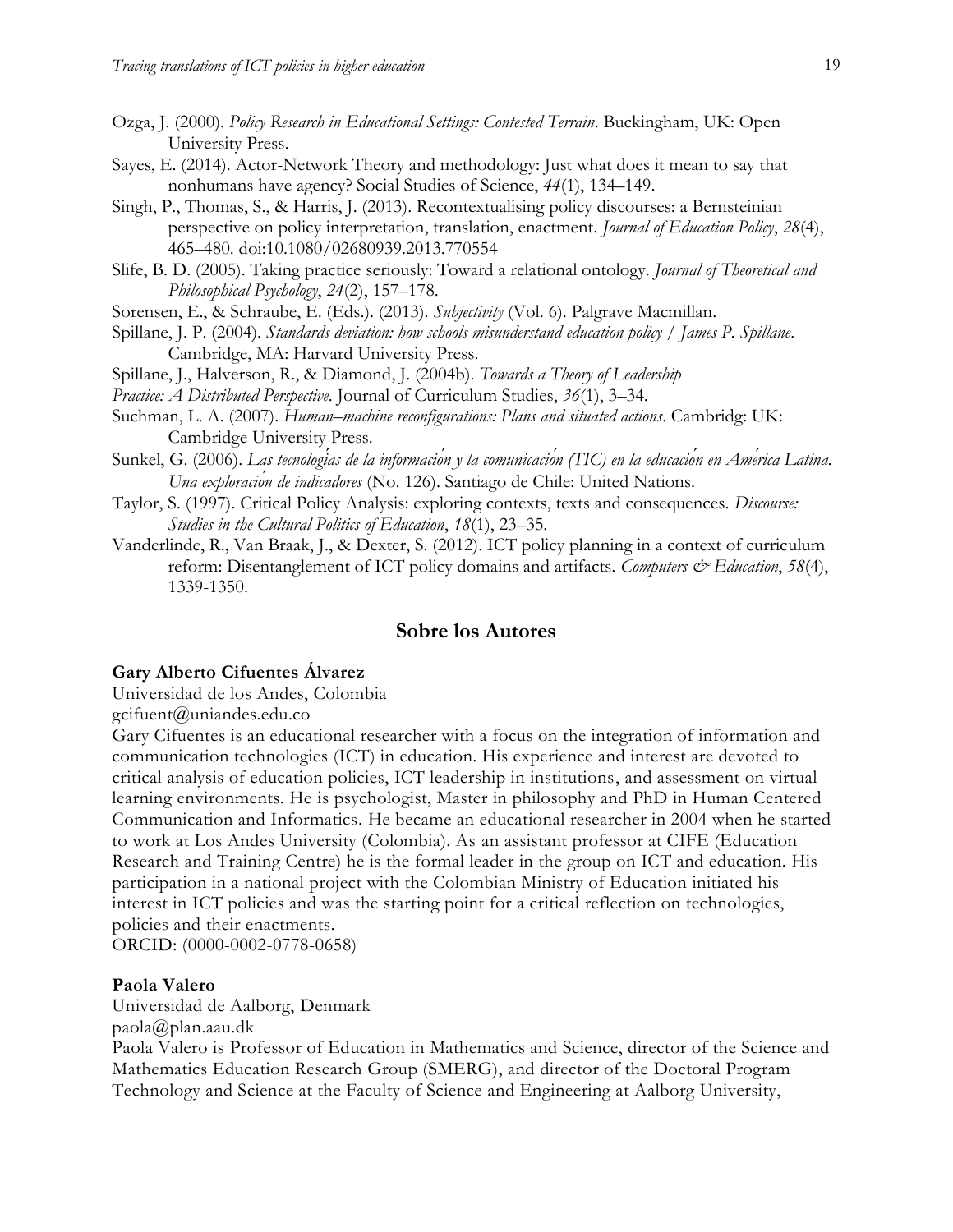Denmark. She researches the significance of mathematics and science in the school curriculum as fields where power relations are actualized in producing subjectivities and generating inclusion/exclusion of different types of students. Her research is part of the Nordic Center of Excellence "Justice through education in the Nordic Countries". ORCID: (0000-0002-5736-7562)

#### **Acerca de los Editores Invitados**

#### **Jason Beech**

Universidad de San Andrés y Consejo Nacional de Investigaciones Científicas y Técnicas (CONICET)

#### [jbeech@udesa.edu.ar](mailto:jbeech@udesa.edu.ar)

Jason Beech es docente investigador de Sociología de la Educación, Educación Comparada y Problemas Educativos Contemporáneos en la Universidad de San Andrés, donde también codirige el Laboratorio de Tecnologías del Aprendizaje. Es investigador del Consejo Nacional de Investigaciones Científicas y Técnicas de Argentina (CONICET). Es editor asociado de la Revista *Archivos Analíticos de Política Educativa* y miembro del consejo directivo de la Comparative and International Education Society (CIES) e investigador visitante del Graduate School of Education de la Universidad de Melbourne (2015).

ORCID: 0000-0002-4971-7665

#### **Analía Inés Meo**

Universidad de Buenos Aires (UBA) y Consejo Nacional de Investigaciones Científicas y Técnicas (CONICET)

#### [analiameo@conicet.gov.ar](mailto:analiameo@conicet.gov.ar)

Analía Inés Meo es socióloga y docente de la UBA, e investigadora del CONICET con sede de trabajo en el Instituto de Investigaciones "Gino Germani" (UBA). Trabaja en el campo de sociología de la educación. Sus investigaciones examinan distintos aspectos de la producción, amplificación y mitigación de las desigualdades educativas y sociales, en particular en el nivel secundario en Argentina. Es integrante del Comité Editorial de la Revista "Argumentos. Revista de crítica social" e investigadora visitante del Departamento de Sociología de la Universidad de Warwick (Reino Unido).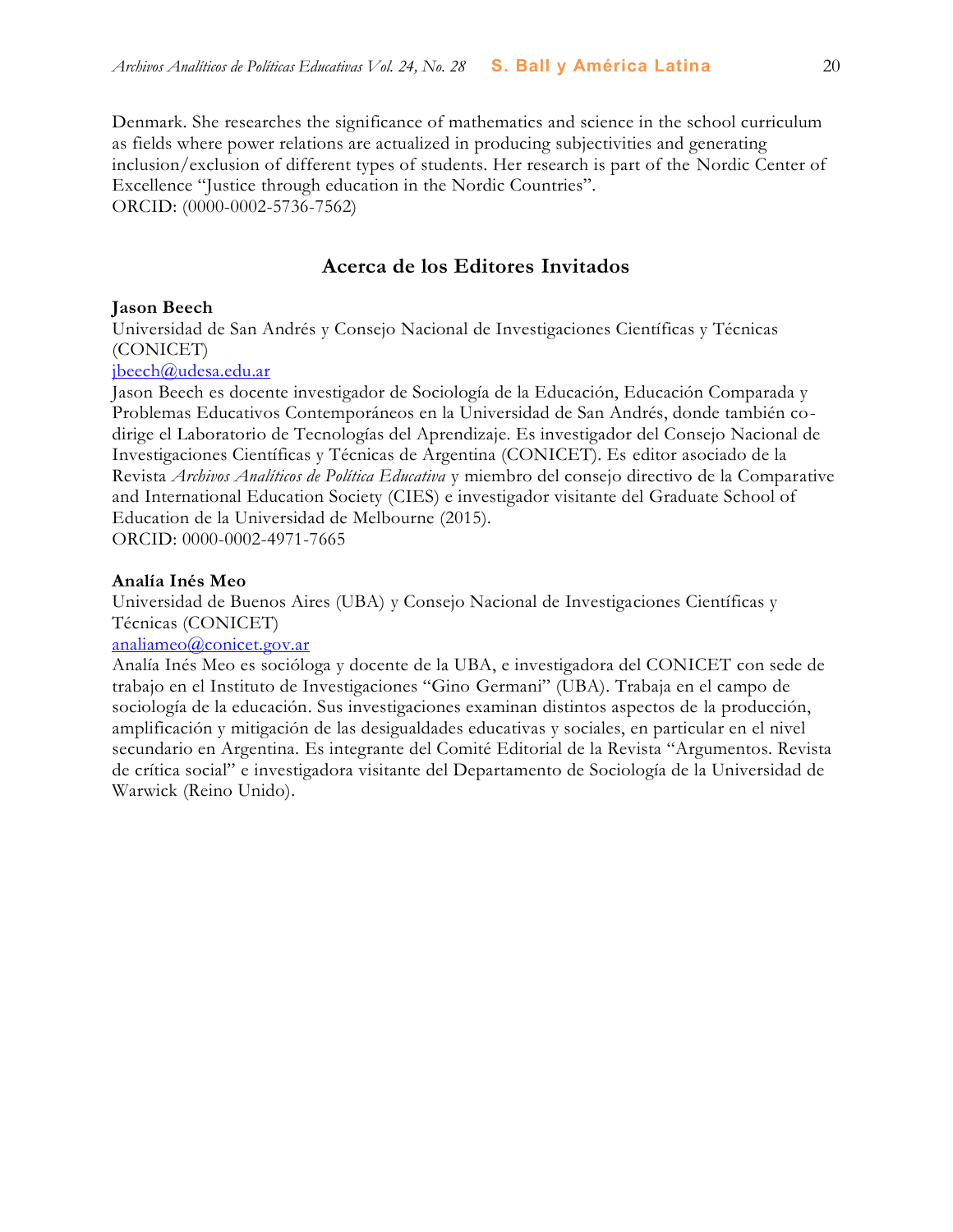#### **DOSSIER Stephen J. Ball y la investigación sobre políticas educativas en América Latina**

# archivos analíticos de políticas educativas



Volumen 24 Número 28 29 de febrero de 2016 ISSN 1068-2341

ල

SOMERIGHTS RESERVED Los/as lectores/as pueden copiar, mostrar, y distribuir este articulo, siempre y cuando se de crédito y atribución al autor/es y a Archivos Analíticos de Políticas Educativas, se distribuya con propósitos no-comerciales, no se altere o transforme el trabajo original. Más detalles de la licencia de Creative Commons se encuentran en http://creativecommons.org/licenses/by-ncsa/3.0 Cualquier otro uso debe ser aprobado en conjunto por el autor/es, o AAPE/EPAA. La sección en español para Sud América de AAPE/EPAA es publicada por el *Mary Lou Fulton Teachers College, Arizona State University* y la *Universidad de San Andrés* de Argentina. *L*os artículos que aparecen en AAPE son indexados en CIRC (Clasificación Integrada de Revistas Científicas, España) DIALNET (España), [Directory of Open Access Journals,](http://www.doaj.org/) EBSCO Education Research Complete, , ERIC, Education Full Text (H.W. Wilson), QUALIS A2 (Brasil), SCImago Journal Rank; SCOPUS, SOCOLAR (China)

Contribuya con comentarios y sugerencias en [http://epaa.info/wordpress/.](http://epaa.info/wordpress/) Por errores y sugerencias contacte a **Fischman@asu.edu** 

**Síganos en EPAA's Facebook comunidad** at<https://www.facebook.com/EPAAAAPE> y en **Twitter feed** *@epaa\_aape.*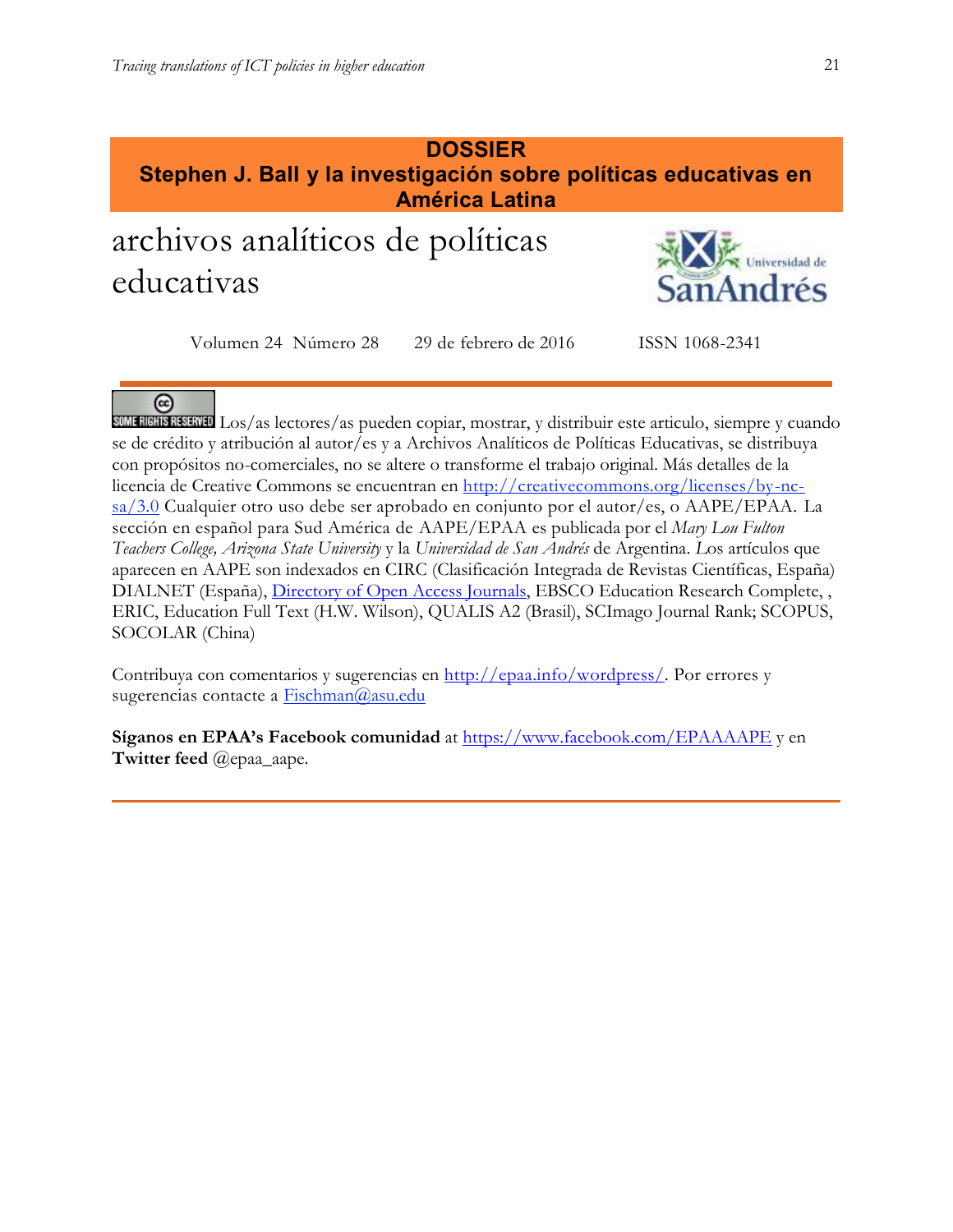#### archivos analíticos de políticas educativas consejo editorial

Editor Ejecutivo: **Gustavo E. Fischman** (Arizona State University) Editores Asociados: **Armando Alcántara Santuario** (Universidad Nacional Autónoma de México), **Jason Beech**, (Universidad de San Andrés), **Antonio Luzon**, Universidad de Granada

**Claudio Almonacid** Universidad Metropolitana de Ciencias de la Educación, Chile **Miguel Ángel Arias Ortega**  Universidad Autónoma de la Ciudad de México **Xavier Besalú Costa**  Universitat de Girona, España

**[Xavier Bonal](javascript:openRTWindow() Sarro** Universidad Autónoma de Barcelona, España

**[Antonio Bolívar](javascript:openRTWindow() Boitia** Universidad de Granada, España

**[José Joaquín Brunner](javascript:openRTWindow()** Universidad Diego Portales, Chile

**[Damián Canales Sánchez](javascript:openRTWindow()** Instituto Nacional para la Evaluación de la Educación, México

#### **Gabriela de la Cruz Flores** Universidad Nacional Autónoma de México

**[Marco Antonio Delgado Fuentes](javascript:openRTWindow()** Universidad Iberoamericana, México

**[Inés Dussel](javascript:openRTWindow()**, DIE-CINVESTAV, México

**[Pedro Flores Crespo](javascript:openRTWindow()** Universidad Iberoamericana, México

**Ana María García de Fanelli**  Centro de Estudios de Estado y Sociedad (CEDES) CONICET, Argentina

**Juan Carlos González Faraco**  Universidad de Huelva, España

**María Clemente Linuesa**  Universidad de Salamanca, España

**Jaume Martínez Bonafé** Universitat de València, España

**Alejandro Márquez Jiménez**  Instituto de Investigaciones sobre la Universidad y la Educación, UNAM, México **María Guadalupe Olivier Tellez**,

Universidad Pedagógica Nacional, México **[Miguel Pereyra](javascript:openRTWindow()** Universidad de Granada, España

**[Mónica Pini](javascript:openRTWindow()** Universidad Nacional de San Martín, Argentina

**Omar Orlando Pulido Chaves** Instituto para la Investigación Educativa y el Desarrollo Pedagógico (IDEP) **[José Luis Ramírez](javascript:openRTWindow() Romero** Universidad Autónoma de Sonora, México **[Paula Razquin](javascript:openRTWindow()** Universidad de San Andrés, Argentina

**José Ignacio Rivas Flores** Universidad de Málaga, España **[Miriam Rodríguez Vargas](javascript:openRTWindow()** Universidad Autónoma de Tamaulipas, México **José Gregorio Rodríguez**  Universidad Nacional de Colombia, Colombia **[Mario Rueda Beltrán](javascript:openRTWindow()** Instituto de Investigaciones sobre la Universidad y la Educación, UNAM, México **José Luis San Fabián Maroto**  Universidad de Oviedo, España

**[Jurjo Torres Santomé](javascript:openRTWindow()**, Universidad de la Coruña, España

**[Yengny Marisol Silva Laya](javascript:openRTWindow()** Universidad Iberoamericana, México

**Juan Carlos Tedesco** Universidad Nacional de San Martín, Argentina

**Ernesto Treviño Ronzón** Universidad Veracruzana, México

**[Ernesto Treviño](javascript:openRTWindow() Villarreal**

Universidad Diego Portales Santiago, Chile **[Antoni Verger Planells](javascript:openRTWindow()** Universidad Autónoma de Barcelona, España **[Catalina Wainerman](javascript:openRTWindow()** Universidad de San Andrés, Argentina **Juan Carlos Yáñez Velazco** Universidad de Colima, México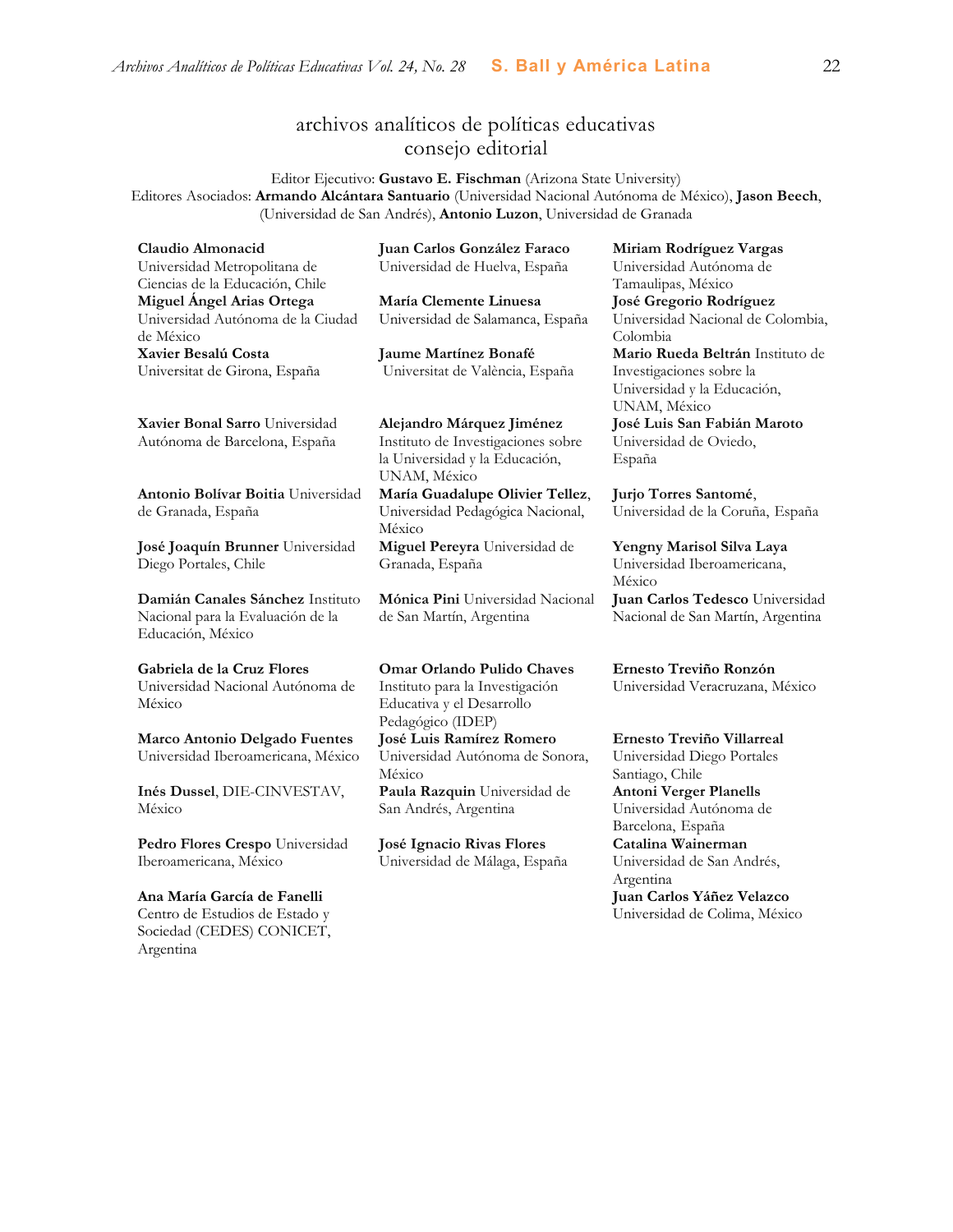#### education policy analysis archives editorial board

Lead Editor: **Audrey Amrein-Beardsley** (Arizona State University) Executive Editor: **Gustavo E. Fischman** (Arizona State University) Associate Editors: **Sherman Dorn**, **David R. Garcia**, **Oscar Jimenez-Castellanos**,

**Eugene Judson**, **Jeanne M. Powers** (Arizona State University)

**Cristina Alfaro** San Diego State University

**Gary Anderson** New York University

**Michael W. Apple** University of Wisconsin, Madison **Jeff Bale** OISE, University of Toronto, Canada **Aaron Bevanot** SUNY Albany **Kimberly Kappler Hewitt** University

**David C. Berliner** Arizona State University

**Casey Cobb** University of Connecticut

**Arnold Danzig** San Jose State University

**Linda Darling-Hammond**  Stanford University

**Elizabeth H. DeBray** University of Georgia

**Chad d'Entremont** Rennie Center for Education Research & Policy

**John Diamond** University of Wisconsin, Madison

**Matthew Di Carlo** Albert Shanker Institute

**Michael J. Dumas** University of California, Berkeley

**Kathy Escamilla** University of Colorado, Boulder

**Melissa Lynn Freeman** Adams State College

**Rachael Gabriel** University of Connecticut

**Amy Garrett Dikkers** University of North Carolina, Wilmington

**Gene V Glass** Arizona State University

**Ronald Glass** University of California, Santa Cruz

**Jacob P. K. Gross** University of Louisville

**Julian Vasquez Heilig** California State University, Sacramento

of North Carolina Greensboro

**Aimee Howley** Ohio University **Noah Sobe** Loyola University

**Henry Braun** Boston College **Steve Klees** University of Maryland **Nelly P. Stromquist** University of

**Jaekyung Lee S**UNY Buffalo

**Jessica Nina Lester** Indiana University

**Amanda E. Lewis** University of Illinois, Chicago

**Chad R. Lochmiller** Indiana University

**Christopher Lubienski** University of Illinois, Urbana-Champaign

**Sarah Lubienski** University of Illinois, Urbana-Champaign

**William J. Mathis** University of Colorado, Boulder

**Michele S. Moses** University of Colorado, Boulder

**Julianne Moss** Deakin University, Australia

**Sharon Nichols** University of Texas, San Antonio

**Eric Parsons** University of Missouri-Columbia

**Susan L. Robertson** Bristol University, UK

**Gloria M. Rodriguez** University of California, Davis **R. Anthony Rolle** University of Houston

**A. G. Rud** Washington State University

**Eric M. Haas** WestEd **Patricia Sánchez** University of University of Texas, San Antonio **Janelle Scott** University of California, Berkeley

**Jack Schneider** College of the Holy Cross

Maryland

**Benjamin Superfine** University of Illinois, Chicago

**Maria Teresa Tatto**  Michigan State University

**Adai Tefera** Virginia Commonwealth University

**Tina Trujillo** University of California, Berkeley

**Federico R. Waitoller** University of Illinois, Chicago

**Larisa Warhol** University of Connecticut

**John Weathers** University of Colorado, Colorado Springs

**Kevin Welner** University of Colorado, Boulder

**Terrence G. Wiley** Center for Applied Linguistics

**John Willinsky**  Stanford University

**Jennifer R. Wolgemuth** University of South Florida

**Kyo Yamashiro** Claremont Graduate University